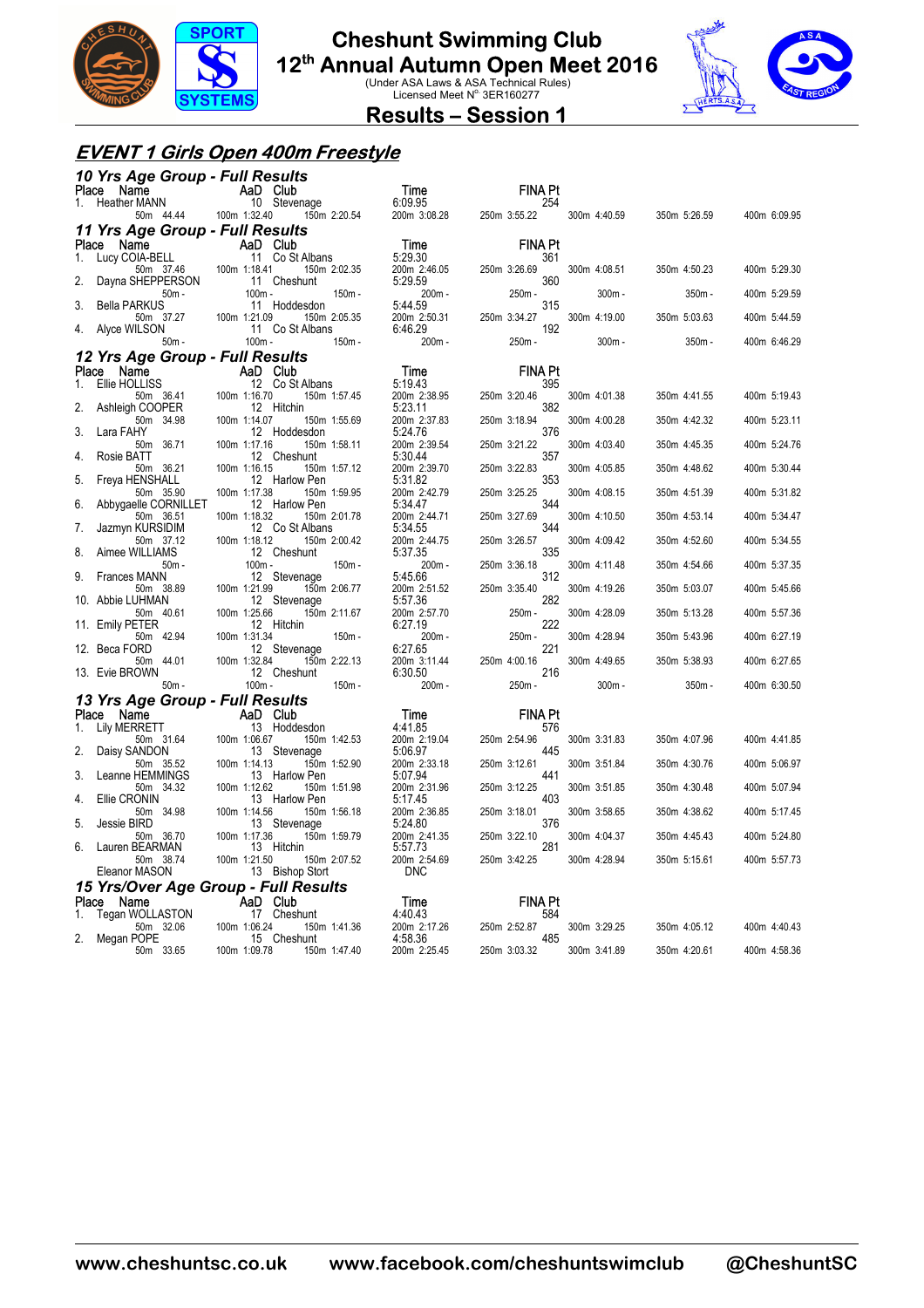

## **Cheshunt Swimming Club**

**12<sup>th</sup> Annual Autumn Open Meet 2016**<br>Under ASA Laws & ASA Technical Rules)<br>Licensed Meet N<sup>o.</sup> 3ER160277



**Results – Session 1** 

#### **EVENT 2 Boys Open 400m Freestyle**

|    | 10 Yrs Age Group - Full Results                      |                                                  |                           |                       |              |              |              |
|----|------------------------------------------------------|--------------------------------------------------|---------------------------|-----------------------|--------------|--------------|--------------|
|    | Place Name                                           | AaD Club<br>10 Steve                             | Time                      | <b>FINA Pt</b>        |              |              |              |
|    | Max HILL                                             | 10 Stevenage                                     |                           | 213                   |              |              |              |
|    |                                                      | 150m 2:11.71                                     | $5.55.11$<br>200m 2:57.31 | 250m 3:42.95          | 300m 4:27.40 | 350m 5:11.82 | 400m 5:55.11 |
|    | Daniel HOLLISS<br>50m 43.40                          | 10 Co St Albans<br>100m 1:31.76<br>150m 2:19.40  | 200m 3:08.57              | 170<br>250m 3:58.23   | 300m 4:48.05 | 350m 5:36.81 | 400m 6:22.52 |
|    |                                                      |                                                  |                           |                       |              |              |              |
|    | 11 Yrs Age Group - Full Results                      | AaD Club                                         | Time                      | <b>FINA Pt</b>        |              |              |              |
|    | Place<br>Name<br>1. Alex KNIGHT                      | 11 Harlow Pen                                    | 5:37.10                   | 249                   |              |              |              |
|    | 50m 37.98                                            | 100m 1:19.38<br>150m 2:02.65                     | 200m 2:46.61              | 250m 3:30.77          | 300m 4:14.03 | 350m 4:57.14 | 400m 5:37.10 |
|    | Alasdair WOOLGROVE                                   | 11 Co St Albans                                  | 5:49.48                   | 224                   |              |              |              |
|    | 50m 38.91                                            | 100m 1:24.06<br>150m 2:09.29                     | 200m 2:55.25              | 250m 3:39.78          | 300m 4:25.18 | 350m 5:08.51 | 400m 5:49.48 |
|    | Ethan IVELAW-CHAPMAN                                 | 11 Co St Albans                                  | 6:34.21                   | 156                   |              |              |              |
|    | 50m 42.90                                            | 100m 1:32.19<br>150m 2:23.85                     | 200m 3:13.94              | 250m 4:05.60          | 300m 4:57.40 | 350m 5:48.79 | 400m 6:34.21 |
|    | 12 Yrs Age Group - Full Results                      |                                                  |                           |                       |              |              |              |
| 1. | Place Name<br>Taylor COE                             | AaD Club<br>12 Cheshunt                          | Time<br>4:54.24           | <b>FINA Pt</b><br>375 |              |              |              |
|    | 50m 33.30                                            | 100m 1:09.71<br>150m 1:47.08                     | 200m 2:25.11              | 250m 3:02.44          | 300m 3:40.56 | 350m 4:18.18 | 400m 4:54.24 |
| 2. | Tyler JACKSON                                        | 12 Harlow Pen                                    | 5:15.07                   | 305                   |              |              |              |
|    | 50m 33.95                                            | 100m 1:12.73<br>150m 1:52.72                     | 200m 2:32.59              | 250m 3:13.47          | 300m 3:54.83 | 350m 4:36.86 | 400m 5:15.07 |
| 3. | Daniel MONK                                          | 12 Harlow Pen                                    | 5:22.80                   | 284                   |              |              |              |
|    | 50m 35.51<br>Aaron PICKARD                           | 100m 1:16.41<br>150m 1:58.56<br>12 Cheshunt      | 200m 2:40.72<br>5:44.67   | 250m 3:21.95<br>233   | 300m 4:03.54 | 350m 4:44.64 | 400m 5:22.80 |
|    | 50m 35.51                                            | 100m 1:18.22<br>150m 2:03.08                     | 200m 2:47.43              | 250m 3:32.03          | 300m 4:15.96 | 350m 5:00.59 | 400m 5:44.67 |
|    | 13 Yrs Age Group - Full Results                      |                                                  |                           |                       |              |              |              |
|    | Place Name                                           | AaD Club                                         | Time                      | <b>FINA Pt</b>        |              |              |              |
|    | 1. Zane BATT                                         | 13 Cheshunt                                      | 4:46.28                   | 407                   |              |              |              |
|    | 50m 32.13                                            | 100m 1:07.61<br>150m 1:45.18                     | 200m 2:22.21              | 250m 2:59.02          | 300m 3:36.12 | 350m 4:12.14 | 400m 4:46.28 |
| 2. | Daniel MARTIN<br>50m 33.43                           | 13 Co St Albans<br>100m 1:10.98<br>150m 1:49.01  | 4:56.54<br>200m 2:27.23   | 366<br>250m 3:05.53   | 300m 3:43.48 | 350m 4:21.43 | 400m 4:56.54 |
| 3. | Ciaran COOK                                          | 13 Co St Albans                                  | 4:57.92                   | 361                   |              |              |              |
|    | 50m 33.20                                            | 100m 1:09.92<br>150m 1:47.93                     | 200m 2:25.70              | 250m 3:03.84          | 300m 3:42.22 | 350m 4:21.10 | 400m 4:57.92 |
|    | Adam FEARON                                          | 13 Harlow Pen                                    | 5:21.57                   | 287                   |              |              |              |
|    | 50m 34.51                                            | 100m 1:12.97<br>150m 1:54.19                     | 200m 2:35.01              | 250m 3:15.97          | 300m 3:58.20 | 350m 4:40.84 | 400m 5:21.57 |
|    | 14 Yrs Age Group - Full Results                      |                                                  |                           |                       |              |              |              |
|    | Place Name<br><b>Place Name</b><br>1. Oliver JACKSON | AaD Club<br>14 Hertford                          | Time<br>4:42.46           | <b>FINA Pt</b><br>424 |              |              |              |
|    | 50m 31.46                                            | 100m 1:06.27<br>150m 1:41.81                     | 200m 2:16.97              | 250m 2:53.18          | 300m 3:30.35 | 350m 4:06.91 | 400m 4:42.46 |
|    | Kieran MCCARTHY                                      | 14 Co St Albans                                  | 4:45.10                   | 412                   |              |              |              |
|    | 50m 30.27                                            | 100m 1:03.45<br>150m 1:38.88                     | 200m 2:15.42              | 250m 2:52.88          | 300m 3:30.45 | 350m 4:07.77 | 400m 4:45.10 |
|    | Ciaran FAHY                                          | 14 Hoddesdon                                     | 5:58.61                   | 207                   |              |              |              |
|    | 50m 39.89                                            | 100m 1:24.54<br>150m 2:10.18                     | 200m 2:55.89              | 250m 3:41.48          | 300m 4:27.87 | 350m 5:13.38 | 400m 5:58.61 |
|    | Place Name                                           | 15 Yrs/Over Age Group - Full Results<br>AaD Club | Time                      | <b>FINA Pt</b>        |              |              |              |
| 1. | Callum WOLLASTON                                     | 15 Cheshunt                                      | 4:23.87                   | 520                   |              |              |              |
|    | 50m 30.09                                            | 100m 1:02.77<br>150m 1:36.12                     | 200m 2:10.03              | 250m 2:43.82          | 300m 3:17.81 | 350m 3:51.50 | 400m 4:23.87 |
| 2. | Thomas TOLAND                                        | 15 Co St Albans                                  | 4:32.44                   | 472                   |              |              |              |
|    | 50m 30.22                                            | 100m 1:03.66<br>150m 1:38.45                     | 200m 2:13.77              | 250m 2:48.88          | 300m 3:24.38 | 350m 3:59.32 | 400m 4:32.44 |
| 3. | Daniel MILLAR<br>50m 29.83                           | 15 Co St Albans<br>100m 1:03.27<br>150m 1:38.28  | 4:33.22<br>200m 2:13.72   | 468<br>250m 2:49.13   | 300m 3:24.27 | 350m 3:59.55 | 400m 4:33.22 |
| 4. | Nathan STEWART                                       | 15 Stevenage                                     | 4:41.49                   | 428                   |              |              |              |
|    | 50m 31.35                                            | 150m 1:42.30<br>100m 1:06.21                     | 200m 2:18.19              | 250m 2:53.24          | 300m 3:29.76 | 350m 4:05.32 | 400m 4:41.49 |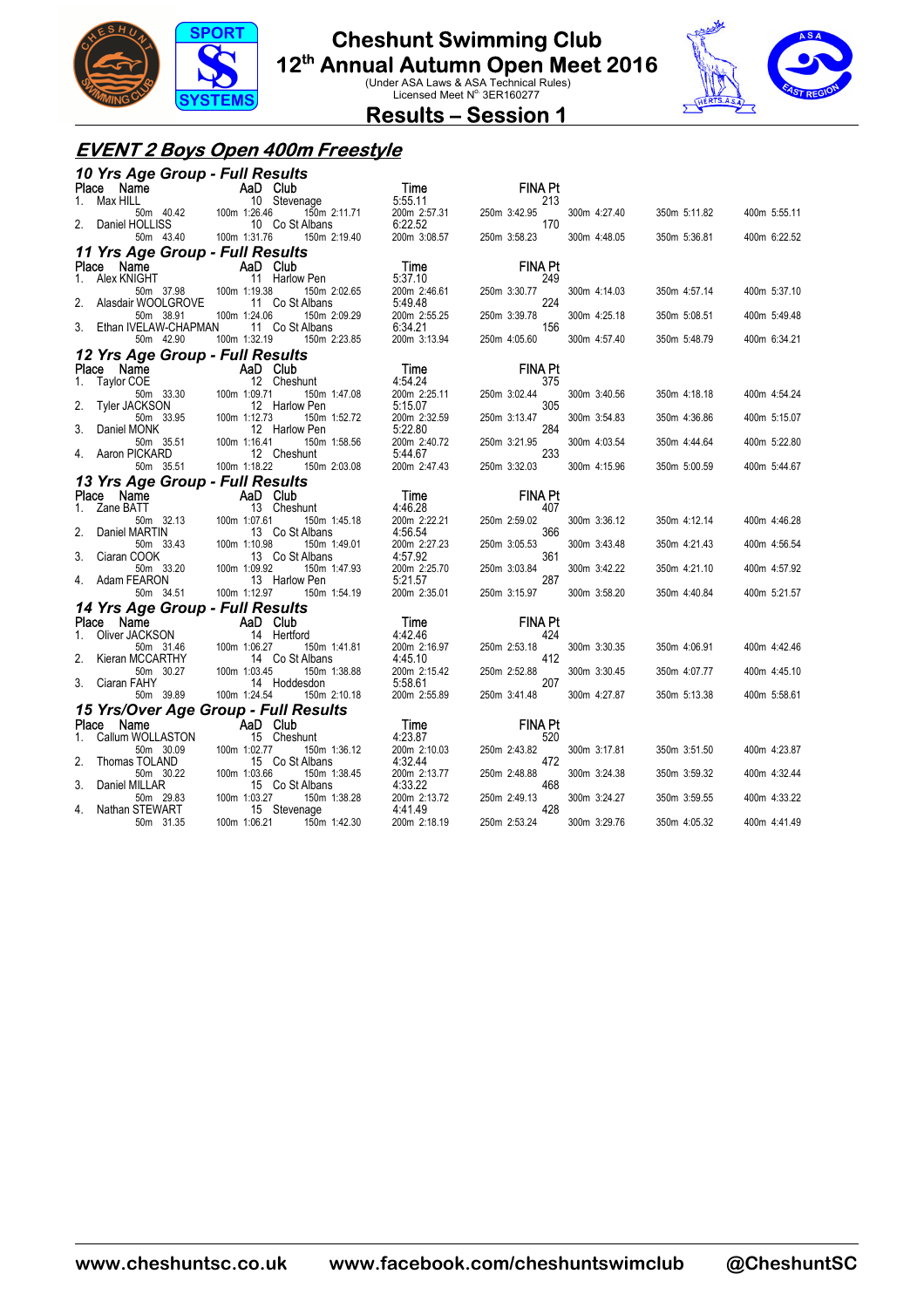



**Results – Session 1** 

#### **EVENT 3 Girls Open 100m Butterfly**

| 09 Yrs Age Group - Full Results      |          |                   |          |                |       |
|--------------------------------------|----------|-------------------|----------|----------------|-------|
| Place Name                           |          | AaD Club          | Time     | <b>FINA Pt</b> | 50    |
| Aine DUNWOODIE<br>$1_{-}$            |          | 9 Team Luton      | 2:05.43  | 82             | 56.88 |
| 10 Yrs Age Group - Full Results      |          |                   |          |                |       |
| Place<br>Name                        |          | AaD Club          | Time     | <b>FINA Pt</b> | 50    |
| Emilia DUNWOODIE<br>1.               | 10       | Team Luton        | 1:34.10  | 195            | 40.82 |
| 2.<br>Carys TOLAND                   | 10       | Co St Albans      | 1:44.04  | 144            | 45.42 |
| 3.<br>Emily CAIRNCROSS               |          | 10 Hitchin        | 1:45.90  | 137            | 49.46 |
| 11 Yrs Age Group - Full Results      |          |                   |          |                |       |
| Place Name                           | AaD Club |                   | Time     | <b>FINA Pt</b> | 50    |
| Phoebe WHITE<br>1.                   | 11       | <b>Harlow Pen</b> | 1:21.16  | 304            | 37.62 |
| 2.<br>Jasmine BRAKENBURY             | 11       | Hitchin           | 1:33.66  | 198            | 43.69 |
| 3.<br>Tara SAFAVIZADEH               | 11       | Cheshunt          | 1:58.29  | 98             | 54.37 |
| 12 Yrs Age Group - Full Results      |          |                   |          |                |       |
| Name<br>Place                        |          | AaD Club          | Time     | <b>FINA Pt</b> | 50    |
| Mollie DOWNES<br>1.                  |          | 12 Hoddesdon      | 1:25.04  | 264            | 39.08 |
| 2.<br>Abbygaelle CORNILLET           |          | 12 Harlow Pen     | 1:25.48  | 260            | 38.92 |
| 3.<br>Eilidh DUNWOODIE               |          | 12 Team Luton     | 1:28.64  | 233            | 39.82 |
| Jemima SAMOLS<br>4.                  |          | 12 Co St Albans   | 1:28.69  | 233            | 38.68 |
| 5.<br>Rosie BATT                     |          | 12 Cheshunt       | 1:30.87  | 217            | 43.25 |
| 6.<br>Jazmyn KURSIDIM                |          | 12 Co St Albans   | 1:34.00  | 196            | 42.50 |
| Laney LAWS-RANDALL                   |          | 12 Hitchin        | DQ 8 .3L |                |       |
| 13 Yrs Age Group - Full Results      |          |                   |          |                |       |
| Name<br>Place                        |          | AaD Club          | Time     | <b>FINA Pt</b> | 50    |
| Chloe BERKO-BOATENG<br>1.            |          | 13 Cheshunt       | 1:10.80  | 458            | 32.47 |
| 2.<br>Lauren YOUNG                   |          | 13 Hatfield       | 1:20.28  | 314            | 37.51 |
| 3.<br>Zoe MACDONALD                  |          | 13 Hitchin        | 1:24.85  | 266            | 39.04 |
| 4.<br>Amanda PEATY                   |          | 13 Co St Albans   | 1:27.04  | 246            | 38.49 |
| <b>JEMMA ROE</b><br>5.               |          | 13 Ware           | 1:38.29  | 171            | 44.57 |
| 14 Yrs Age Group - Full Results      |          |                   |          |                |       |
| Name<br>Place                        |          | AaD Club          | Time     | <b>FINA Pt</b> | 50    |
| Natasha TAN                          |          | 14 Enfield Sq     | 1:11.22  | 450            | 33.58 |
| 15 Yrs/Over Age Group - Full Results |          |                   |          |                |       |
| Place Name                           |          | AaD Club          | Time     | <b>FINA Pt</b> | 50    |
| Lucy GEE<br>1.                       | 16       | Team Luton        | 1:14.94  | 386            | 35.15 |
| 2.<br>Courtney BURKE                 | 15       | Cheshunt          | 1:15.29  | 381            | 34.38 |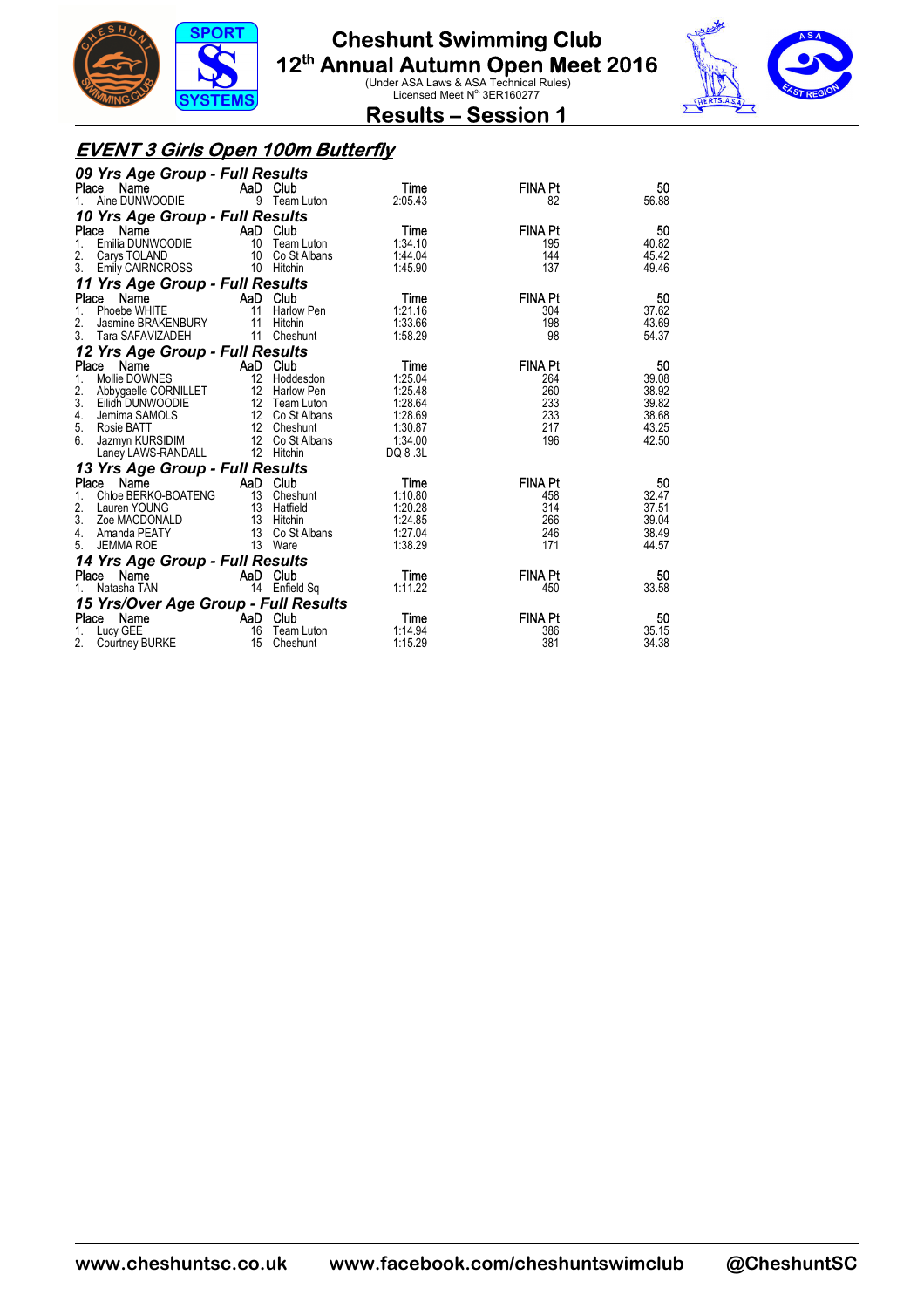



**Results – Session 1** 

#### **EVENT 4 Boys Open 100m Butterfly**

| 10 Yrs Age Group - Full Results                                    |                           |                 |         |                |       |
|--------------------------------------------------------------------|---------------------------|-----------------|---------|----------------|-------|
| Place Name<br><b>Example 2</b> AaD Club                            |                           |                 | Time    | <b>FINA Pt</b> | 50    |
| Max ARNOLD                                                         |                           | 10 Harlow Pen   | 1:33.67 | 138            | 41.69 |
| <b>Henry ROBERTS</b><br>2.                                         |                           | 10 Hertford     | 1:36.27 | 127            | 43.09 |
| 3.<br>Max HILL                                                     |                           | 10 Stevenage    | 1:38.79 | 117            | 42.68 |
| 11 Yrs Age Group - Full Results                                    |                           |                 |         |                |       |
| Place Name<br><b>Example 2</b> AaD Club                            |                           |                 | Time    | <b>FINA Pt</b> | 50    |
| Alex KNIGHT                                                        | 11                        | Harlow Pen      | 1:29.90 | 156            | 42.48 |
| 12 Yrs Age Group - Full Results                                    |                           |                 |         |                |       |
| Place Name                                                         |                           | AaD Club        | Time    | <b>FINA Pt</b> | 50    |
| 1. Morgan ARNOLD 12 Harlow Pen                                     |                           |                 | 1:28.73 | 162            | 39.80 |
| 13 Yrs Age Group - Full Results                                    |                           |                 |         |                |       |
| Name<br>Place                                                      | <b>Example 2</b> AaD Club |                 | Time    | <b>FINA Pt</b> | 50    |
| Joshua HOLLAND                                                     |                           | 13 Hertford     | 1:08.09 | 360            | 31.40 |
| 2.<br>Joshua BRIDGELAND 13 Stevenage<br>Ciaran COOK 13 Co St Albar |                           |                 | 1:13.92 | 281            | 34.72 |
| 3.<br>Ciaran COOK                                                  |                           | 13 Co St Albans | 1:16.34 | 255            | 34.94 |
| 4.<br>Daniel MARTIN                                                |                           | 13 Co St Albans | 1:18.11 | 238            | 36.77 |
| 5. Max ELAND                                                       | 13 Hertford               |                 | 1:18.73 | 232            | 36.29 |
| 6.<br>William TOLAND                                               |                           | 13 Co St Albans | 1:22.59 | 201            | 38.19 |
| 14 Yrs Age Group - Full Results                                    |                           |                 |         |                |       |
| Place Name                                                         | <b>AaD</b> Club           |                 | Time    | <b>FINA Pt</b> | 50    |
| Joshua TRAPP                                                       |                           | 14 Hertford     | 1:09.22 | 342            | 31.62 |
| 15 Yrs/Over Age Group - Full Results                               |                           |                 |         |                |       |
| Place Name AaD Club                                                |                           |                 | Time    | <b>FINA Pt</b> | 50    |
| Joel GREEN<br>1.                                                   |                           | 16 Co St Albans | 1:06.74 | 382            | 31.17 |
| William CHARLES<br>2.                                              |                           | 16 Hertford     | 1:07.76 | 365            | 31.59 |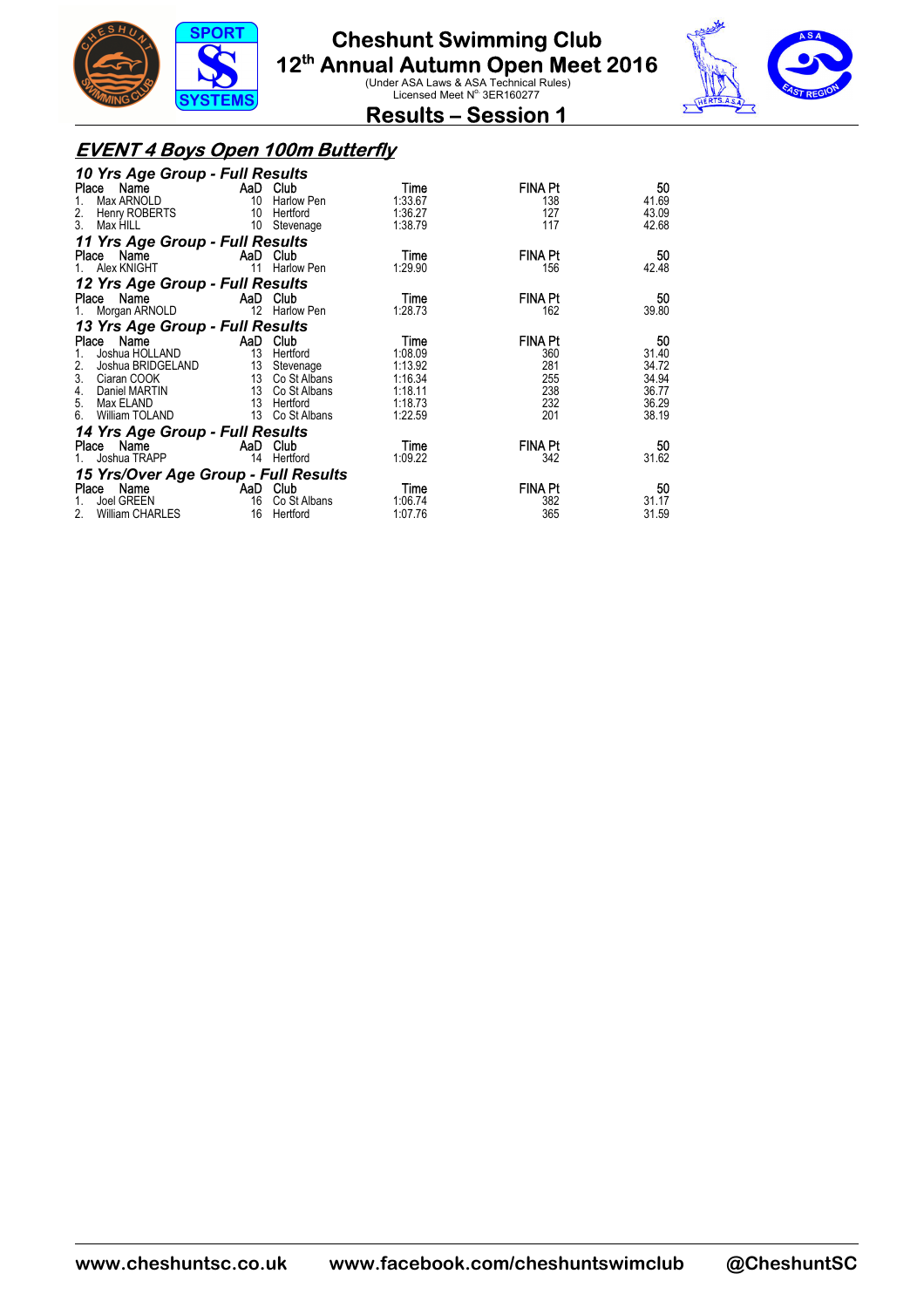



**Results – Session 1** 

#### **EVENT 5 Girls Open 50m Backstroke**

|          | <b>09 Yrs Age Group - Full Results<br/> 1.</b> Lilly-Mae KILBEY<br>1. Lilly-Mae KILBEY<br>3. Abbie HACKWORTH<br>3. Aine DUNWOODIE<br>4. Silarose BOWMAKER<br>5. Elise HARRIS<br>5. Sophia MYLONA<br>5. Clise HARRIS<br>5.88<br>Sophia MYLONA<br>5. Elise HA                                      |                   |                                                                  |                   |                |
|----------|--------------------------------------------------------------------------------------------------------------------------------------------------------------------------------------------------------------------------------------------------------------------------------------------------|-------------------|------------------------------------------------------------------|-------------------|----------------|
|          |                                                                                                                                                                                                                                                                                                  |                   |                                                                  |                   | FINA Pt<br>170 |
|          |                                                                                                                                                                                                                                                                                                  |                   |                                                                  |                   | 168            |
|          |                                                                                                                                                                                                                                                                                                  |                   |                                                                  |                   | 153            |
|          |                                                                                                                                                                                                                                                                                                  |                   |                                                                  |                   | 130<br>96      |
|          |                                                                                                                                                                                                                                                                                                  |                   |                                                                  |                   |                |
|          |                                                                                                                                                                                                                                                                                                  |                   |                                                                  |                   |                |
|          | 10 Yrs Age Group - Full Results<br><b>10 Yrs Age Group - Full Results</b><br>10 Yrs Age Group - Full Results<br>10 Time<br>2. Isabel CHAPLIN<br>2. Isabel CHAPLIN<br>2. Isabel CHAPLIN<br>10 Co St Albans<br>43.20<br>4.20<br>4.20<br>5. Carys TOLAND<br>5. Head DSTOCK<br>5. Carys TOLAND<br>5. |                   |                                                                  |                   |                |
|          |                                                                                                                                                                                                                                                                                                  |                   | e <i>sults</i><br>Club<br>Team Luton                             |                   | <b>FINA Pt</b> |
|          |                                                                                                                                                                                                                                                                                                  |                   |                                                                  |                   | 353<br>209     |
|          |                                                                                                                                                                                                                                                                                                  |                   |                                                                  |                   | 198            |
|          |                                                                                                                                                                                                                                                                                                  |                   |                                                                  |                   | 198            |
|          |                                                                                                                                                                                                                                                                                                  |                   |                                                                  |                   | 196<br>178     |
|          |                                                                                                                                                                                                                                                                                                  |                   |                                                                  |                   | 158            |
|          |                                                                                                                                                                                                                                                                                                  |                   |                                                                  |                   | 149            |
|          |                                                                                                                                                                                                                                                                                                  |                   |                                                                  |                   | 148<br>148     |
|          |                                                                                                                                                                                                                                                                                                  |                   |                                                                  |                   | 122            |
|          |                                                                                                                                                                                                                                                                                                  |                   |                                                                  |                   | 119            |
|          |                                                                                                                                                                                                                                                                                                  |                   |                                                                  |                   | 117<br>114     |
|          |                                                                                                                                                                                                                                                                                                  |                   |                                                                  |                   | 111            |
|          |                                                                                                                                                                                                                                                                                                  |                   |                                                                  |                   | 109            |
|          |                                                                                                                                                                                                                                                                                                  |                   |                                                                  |                   | 102<br>88      |
|          |                                                                                                                                                                                                                                                                                                  |                   |                                                                  |                   |                |
|          |                                                                                                                                                                                                                                                                                                  |                   |                                                                  |                   |                |
|          | 11 Yrs Age Group - Full Results<br>Place Name AaD Club<br>1. Eve MOULE 11 Co St Albans<br>2. Dayna SHEPPERSON<br>3. Jasmine BRAKENBURY 11 Hitchin<br>4. VICTORIA GEORGE 11 Ware<br>5. Isabel HINKS 11 Hoddesdon<br>6. Isabel HINKS 11 Hoddes                                                     |                   | <b>Co St Albans</b><br>Cheshunt<br>Hitchin<br>Hoare<br>Hoddesdon |                   | <b>FINA Pt</b> |
|          |                                                                                                                                                                                                                                                                                                  |                   |                                                                  | 39.28<br>40.13    | 279<br>261     |
|          |                                                                                                                                                                                                                                                                                                  |                   |                                                                  | 42.06             | 227            |
|          |                                                                                                                                                                                                                                                                                                  |                   |                                                                  | 42.62             | 218            |
|          |                                                                                                                                                                                                                                                                                                  |                   | Hoddesdon<br>Hoddesdon                                           | 43.14<br>44.10    | 210<br>197     |
|          |                                                                                                                                                                                                                                                                                                  |                   |                                                                  | 45.19             | 183            |
|          |                                                                                                                                                                                                                                                                                                  |                   |                                                                  | 45.34             | 181            |
|          |                                                                                                                                                                                                                                                                                                  |                   |                                                                  | 45.64             | 177<br>155     |
|          |                                                                                                                                                                                                                                                                                                  |                   | Bark & Dagen<br>Ware                                             | 47.70<br>48.05    | 152            |
|          |                                                                                                                                                                                                                                                                                                  |                   |                                                                  | 48.06             | 152            |
|          |                                                                                                                                                                                                                                                                                                  |                   |                                                                  | 49.22<br>50.41    | 141<br>132     |
|          |                                                                                                                                                                                                                                                                                                  |                   |                                                                  | 51.07             | 126            |
|          |                                                                                                                                                                                                                                                                                                  |                   |                                                                  | 51.15             | 126            |
|          |                                                                                                                                                                                                                                                                                                  |                   |                                                                  | 54.22             | 106            |
|          |                                                                                                                                                                                                                                                                                                  |                   |                                                                  | DNC               |                |
|          | 12 Yrs Age Group - Full Results<br>Place Name                                                                                                                                                                                                                                                    |                   |                                                                  | Time              | <b>FINA Pt</b> |
| 1.       | <b>BE Name THE ABD Club</b><br>Sienna TREGLOHAN 12 Chest<br>Lucy HINKS<br>Lessics PORERTSON 12 Co. St                                                                                                                                                                                            |                   | Cheshunt                                                         | 34.27             | 420            |
| 2.       |                                                                                                                                                                                                                                                                                                  |                   | Hoddesdon                                                        | 34.64             | 406            |
| 4.       | 3. Jessica ROBERTSON 12 Co St Albans<br>Eilidh DUNWOODIE                                                                                                                                                                                                                                         | 12                | Team Luton                                                       | 36.32<br>36.54    | 353<br>346     |
| 5.       | Millie CLARK                                                                                                                                                                                                                                                                                     | 12                | Cheshunt                                                         | 37.06             | 332            |
| 6.       | Freya HENSHALL                                                                                                                                                                                                                                                                                   | $12 \overline{ }$ | Harlow Pen                                                       | 38.60             | 294            |
| 7.<br>8. | Catherine RYAN<br>Mollie DOWNES                                                                                                                                                                                                                                                                  | 12<br>12          | Hoddesdon<br>Hoddesdon                                           | 39.98<br>41.38    | 264<br>238     |
| 9.       | Olivia MATFIELD                                                                                                                                                                                                                                                                                  | $12 \overline{ }$ | Hitchin                                                          | 41.49             | 236            |
|          | 10. Keira MACRAE                                                                                                                                                                                                                                                                                 | 12<br>12          | Hertford                                                         | 41.59             | 235            |
|          | 11. Abbie LUHMAN<br>12. Eunice MOMBO                                                                                                                                                                                                                                                             | $12 \overline{ }$ | Stevenage<br>Bark & Dagen                                        | 43.53<br>44.45    | 205<br>192     |
|          | 13. Beca FORD                                                                                                                                                                                                                                                                                    | 12                | Stevenage                                                        | 46.11             | 172            |
|          | 14. Frances MANN                                                                                                                                                                                                                                                                                 | 12                | Stevenage                                                        | 46.48             | 168            |
|          | 15. Jasmine POLLARD<br>Laney LAWS-RANDALL                                                                                                                                                                                                                                                        | $12 \overline{ }$ | Hitchin<br>12 Hitchin                                            | 48.68<br>DQ 6 .3L | 146            |
|          | 13 Yrs Age Group - Full Results                                                                                                                                                                                                                                                                  |                   |                                                                  |                   |                |
| Place    | Name                                                                                                                                                                                                                                                                                             | AaD Club          |                                                                  | Time              | <b>FINA Pt</b> |
| 1.       | Ellie CRONIN                                                                                                                                                                                                                                                                                     | 13                | Harlow Pen                                                       | 34.50             | 411            |
| 2.<br>3. | Chloe BERKO-BOATENG<br>Daisy SANDON                                                                                                                                                                                                                                                              | 13                | 13 Cheshunt<br>Stevenage                                         | 36.03<br>36.27    | 361<br>354     |
| 4.       | Jessica PRESLAND                                                                                                                                                                                                                                                                                 | 13                | Bushey                                                           | 36.48             | 348            |
| 5.       | Mhairi ELLIS                                                                                                                                                                                                                                                                                     | 13                | Co St Albans                                                     | 37.48             | 321            |
| 6.<br>7. | Seona ELLIS<br>Cailin WALKER                                                                                                                                                                                                                                                                     | 13<br>13          | Co St Albans<br>Harlow Pen                                       | 38.21<br>38.55    | 303<br>295     |
| 8.       | Lauren YOUNG                                                                                                                                                                                                                                                                                     | 13                | Hatfield                                                         | 38.62             | 293            |
| 9.       | Zoe MACDONALD                                                                                                                                                                                                                                                                                    | 13                | Hitchin                                                          | 42.30             | 223            |
|          | 10. Lauren BEARMAN<br>11. Leah-Ann BUTLER                                                                                                                                                                                                                                                        | 13<br>13          | Hitchin<br>Bushey                                                | 42.43<br>43.18    | 221<br>210     |
|          | 12. Charlotte NEWELL                                                                                                                                                                                                                                                                             | 13                | Bark & Dagen                                                     | 50.16             | 134            |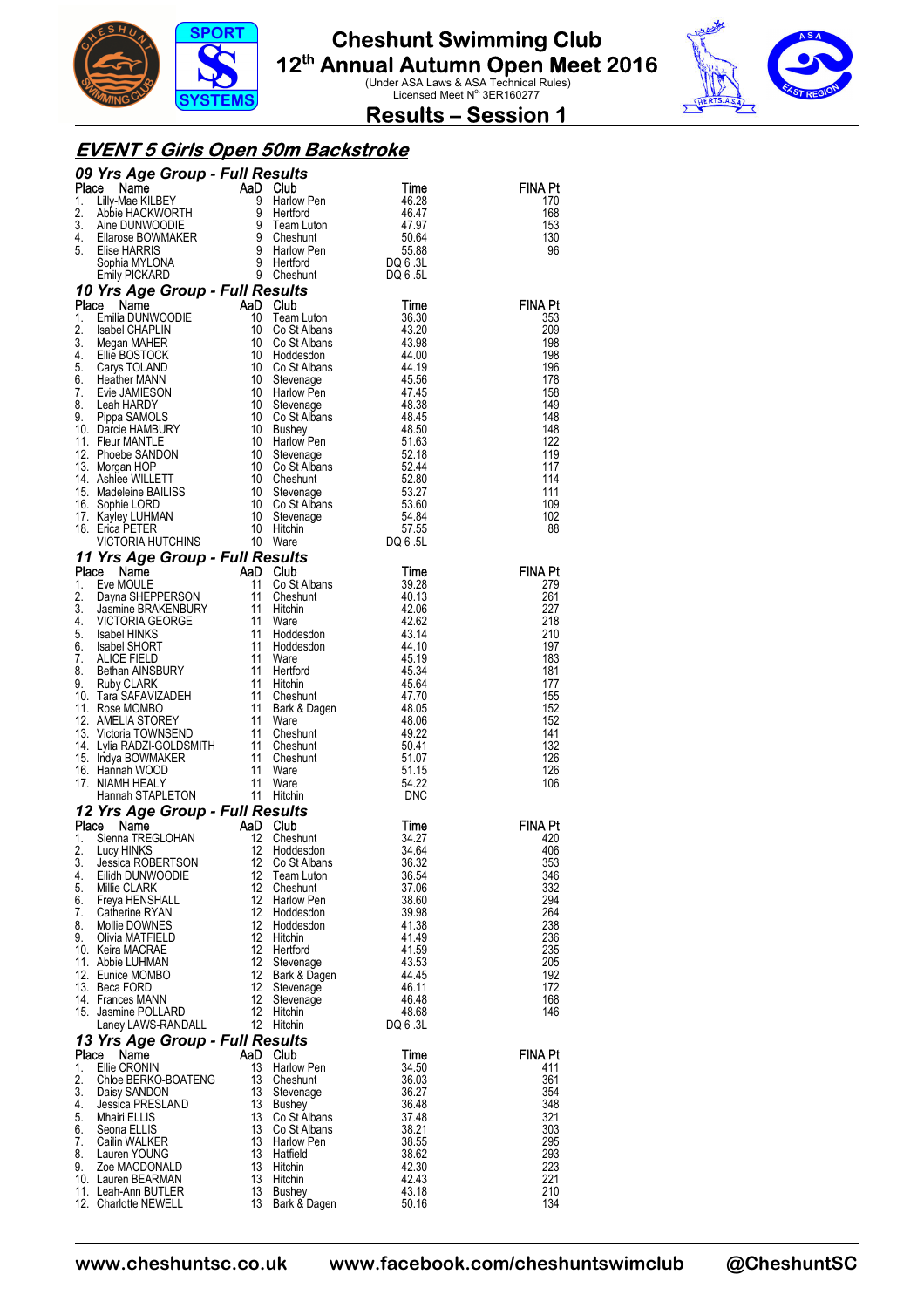



### **Results – Session 1**

|       | 14 Yrs Age Group - Full Results      |     |                 |       |                |
|-------|--------------------------------------|-----|-----------------|-------|----------------|
| Place | Name                                 | AaD | Club            | Time  | <b>FINA Pt</b> |
|       | Emily LUSH                           | 14  | Cheshunt        | 33.27 | 459            |
| 2.    | Natasha TAN                          | 14  | Enfield Sq      | 34.34 | 417            |
|       | 15 Yrs/Over Age Group - Full Results |     |                 |       |                |
| Place | Name                                 | AaD | Club            | Time  | <b>FINA Pt</b> |
|       | <b>Faith GREEN</b>                   |     | 15 Co St Albans | 32.84 | 477            |
|       | Madeleine SMITH                      |     | 15 Hertford     | 33.94 | 432            |
|       | <b>Holly ATKINS</b>                  | 15  | Cheshunt        | 36.19 | 356            |
| 4.    | <b>Emily BIRKETT</b>                 |     | 15 Co St Albans | 38.43 | 298            |
| 5.    | Eleanor KIRWAN                       | 15  | Bushev          | 41.49 | 236            |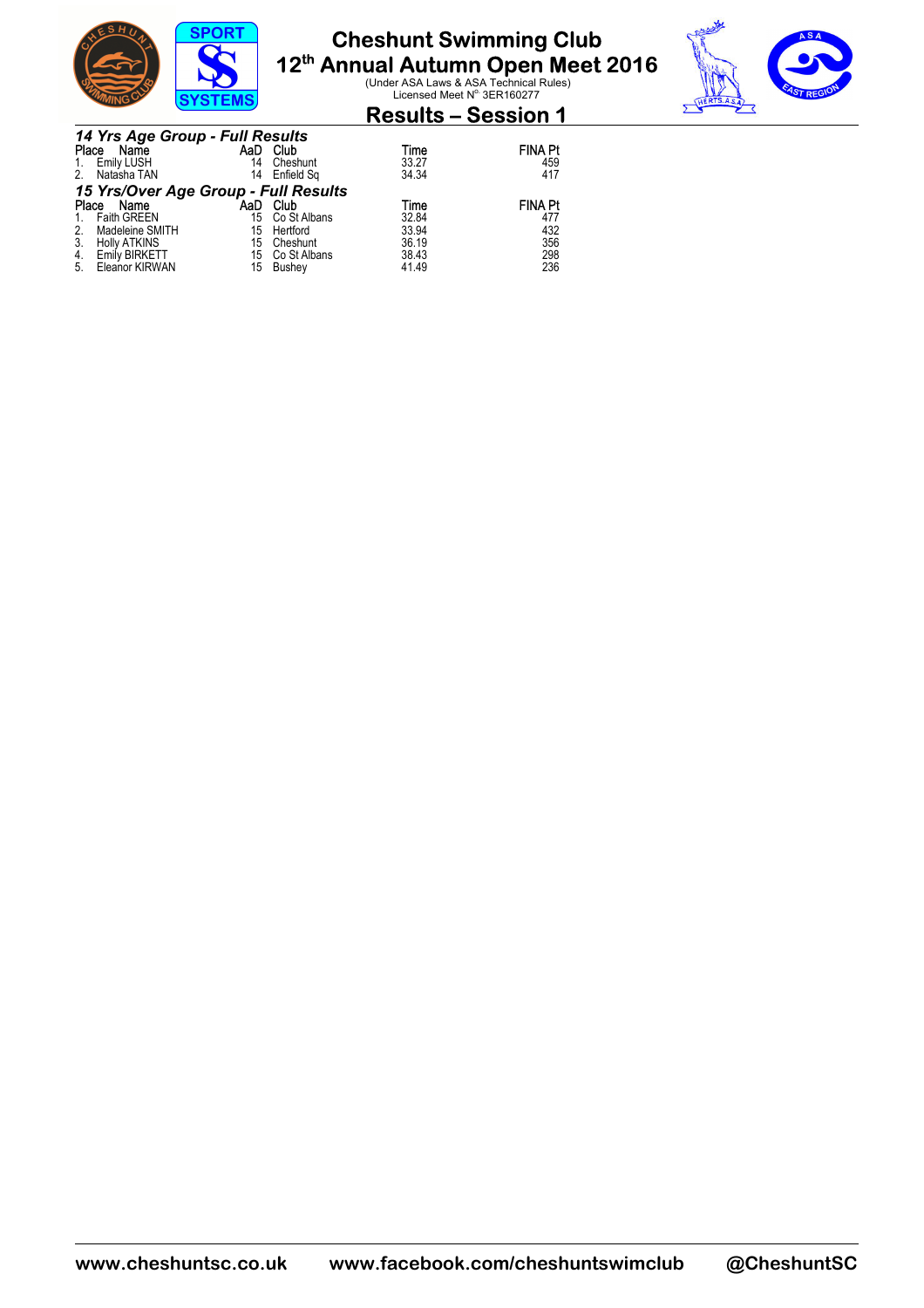



**Results – Session 1** 

#### **EVENT 6 Boys Open 50m Backstroke**

|          | <b>09 Yrs Arge Group - Full Results</b><br>19 Yrs Age Group - Full Results<br>1. William WHITE<br>1. William CRORECT and the control of the stress of the stress of the stress of the stress of the stress of the stress of the stress of |                       |                           |                |                       |
|----------|-------------------------------------------------------------------------------------------------------------------------------------------------------------------------------------------------------------------------------------------|-----------------------|---------------------------|----------------|-----------------------|
|          |                                                                                                                                                                                                                                           |                       |                           |                | <b>FINA Pt</b>        |
|          |                                                                                                                                                                                                                                           |                       |                           |                | 126                   |
|          |                                                                                                                                                                                                                                           |                       |                           |                | 115                   |
|          |                                                                                                                                                                                                                                           |                       |                           |                | 110<br>109            |
|          |                                                                                                                                                                                                                                           |                       |                           |                | 97                    |
|          |                                                                                                                                                                                                                                           |                       |                           |                | 96                    |
|          |                                                                                                                                                                                                                                           |                       |                           |                | 76                    |
|          |                                                                                                                                                                                                                                           |                       |                           |                | 74                    |
|          |                                                                                                                                                                                                                                           |                       |                           |                | 72                    |
|          |                                                                                                                                                                                                                                           |                       |                           |                | 67<br>66              |
|          |                                                                                                                                                                                                                                           |                       |                           |                | 42                    |
|          |                                                                                                                                                                                                                                           |                       |                           |                |                       |
|          |                                                                                                                                                                                                                                           |                       |                           |                |                       |
|          |                                                                                                                                                                                                                                           |                       |                           |                | <b>FINA Pt</b>        |
|          |                                                                                                                                                                                                                                           |                       |                           |                | 160                   |
|          |                                                                                                                                                                                                                                           |                       |                           |                | 153                   |
|          |                                                                                                                                                                                                                                           |                       |                           |                | 153                   |
|          |                                                                                                                                                                                                                                           |                       |                           |                | 136<br>127            |
|          |                                                                                                                                                                                                                                           |                       |                           |                | 121                   |
|          |                                                                                                                                                                                                                                           |                       |                           |                | 117                   |
|          |                                                                                                                                                                                                                                           |                       |                           |                | 113                   |
|          |                                                                                                                                                                                                                                           |                       |                           |                | 111                   |
|          |                                                                                                                                                                                                                                           |                       |                           |                | 106                   |
|          |                                                                                                                                                                                                                                           |                       |                           |                | 89<br>84              |
|          |                                                                                                                                                                                                                                           |                       |                           |                | 68                    |
|          |                                                                                                                                                                                                                                           |                       |                           |                | 59                    |
|          |                                                                                                                                                                                                                                           |                       |                           |                | 53                    |
|          |                                                                                                                                                                                                                                           |                       |                           |                |                       |
|          |                                                                                                                                                                                                                                           |                       |                           |                |                       |
|          |                                                                                                                                                                                                                                           |                       |                           |                |                       |
|          |                                                                                                                                                                                                                                           |                       |                           |                | <b>FINA Pt</b><br>212 |
|          |                                                                                                                                                                                                                                           |                       |                           |                | 187                   |
|          |                                                                                                                                                                                                                                           |                       |                           |                | 173                   |
|          |                                                                                                                                                                                                                                           |                       |                           |                | 172                   |
|          |                                                                                                                                                                                                                                           |                       |                           |                | 170                   |
|          |                                                                                                                                                                                                                                           |                       |                           |                | 166                   |
|          |                                                                                                                                                                                                                                           |                       |                           |                | 162<br>159            |
|          |                                                                                                                                                                                                                                           |                       |                           |                | 153                   |
|          |                                                                                                                                                                                                                                           |                       |                           |                | 145                   |
|          |                                                                                                                                                                                                                                           |                       |                           |                | 144                   |
|          |                                                                                                                                                                                                                                           |                       |                           |                | 142                   |
|          |                                                                                                                                                                                                                                           |                       |                           |                | 142                   |
|          |                                                                                                                                                                                                                                           |                       |                           |                | 134<br>123            |
|          |                                                                                                                                                                                                                                           |                       |                           |                | 117                   |
|          |                                                                                                                                                                                                                                           |                       |                           |                |                       |
|          | 12 Yrs Age Group - Full Results<br>Place Name AaD Club                                                                                                                                                                                    |                       |                           | Time           | <b>FINA Pt</b>        |
| 1.       | <b>Tyler JACKSON</b>                                                                                                                                                                                                                      |                       | 12 Harlow Pen             | 34.21          | 274                   |
| 2.       | Joshua TREWIN                                                                                                                                                                                                                             | 12                    | Co St Albans              | 35.01          | 255                   |
| 3.       | <b>Taylor COE</b>                                                                                                                                                                                                                         | 12                    | Cheshunt                  | 36.60          | 223                   |
| 4.<br>5. | Daniel MONK<br>Kai HENSON                                                                                                                                                                                                                 | 12 <sup>°</sup><br>12 | Harlow Pen<br>Harlow Pen  | 39.25<br>40.39 | 181<br>166            |
| 6.       | Tyler HOP                                                                                                                                                                                                                                 | 12                    | Co St Albans              | 43.55          | 132                   |
| 7.       | Noah MCCALLIG                                                                                                                                                                                                                             |                       | 12 Hertford               | 47.03          | 105                   |
| 8.       | Alex SMITH                                                                                                                                                                                                                                |                       | 12 Cheshunt               | 52.58          | 75                    |
|          | 13 Yrs Age Group - Full Results                                                                                                                                                                                                           |                       |                           |                |                       |
| Place    | Name                                                                                                                                                                                                                                      |                       | AaD Club                  | Time           | <b>FINA Pt</b>        |
| 1.       | Max ELAND                                                                                                                                                                                                                                 | 13                    | Hertford                  | 34.02          | 278                   |
| 2.       | Archie ANDELIN                                                                                                                                                                                                                            | 13                    | Hertford                  | 34.31          | 271                   |
| 3.<br>4. | Christopher CHIPPERFIE<br>Ciaran COOK                                                                                                                                                                                                     | 13<br>13              | Stevenage<br>Co St Albans | 34.84<br>35.17 | 259<br>252            |
| 5.       | Alexander TATE                                                                                                                                                                                                                            | 13                    | Hoddesdon                 | 36.25          | 230                   |
| 6.       | Josh KELLY                                                                                                                                                                                                                                | 13                    | Bushey                    | 37.23          | 212                   |
| 7.       | Joshua BRIDGELAND                                                                                                                                                                                                                         | 13                    | Stevenage                 | 37.61          | 206                   |
| 8.       | James MILROY                                                                                                                                                                                                                              | 13                    | Hertford                  | 42.95          | 138                   |
| 9.       | Kasaja LIEBER                                                                                                                                                                                                                             | 13                    | Bark & Dagen              | 45.29          | 118                   |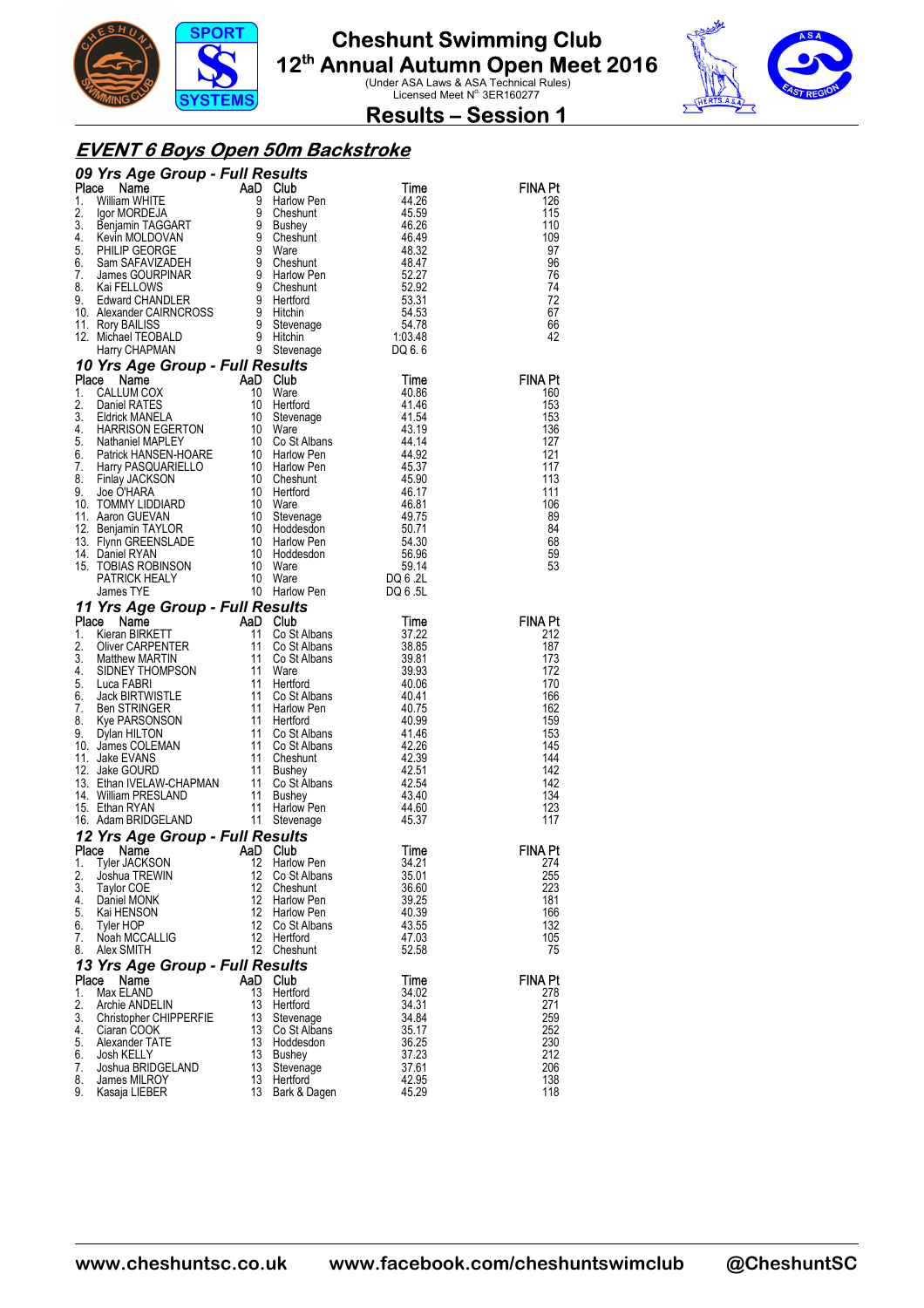



### **Results – Session 1**

|       | 14 Yrs Age Group - Full Results      |     |              |       |                |
|-------|--------------------------------------|-----|--------------|-------|----------------|
| Place | Name                                 | AaD | Club         | Time  | <b>FINA Pt</b> |
|       | Charlie COOK                         | 14  | Hertford     | 31.71 | 344            |
| 2.    | Dominic MCCARTHY                     | 14  | Hoddesdon    | 33.05 | 303            |
| 3.    | Ryan POCOCK                          | 14  | Stevenage    | 35.16 | 252            |
| 4.    | Ciaran FAHY                          | 14  | Hoddesdon    | 43.64 | 132            |
|       | 15 Yrs/Over Age Group - Full Results |     |              |       |                |
| Place | Name                                 | AaD | Club         | Time  | <b>FINA Pt</b> |
|       | Callum WOLLASTON                     | 15  | Cheshunt     | 30.93 | 370            |
| 2.    | Joel GREEN                           | 16  | Co St Albans | 31.27 | 358            |
| 3.    | Nathan STEWART                       | 15  | Stevenage    | 32.48 | 320            |
| 4.    | Thomas TOLAND                        | 15  | Co St Albans | 33.09 | 302            |
| 5.    | Adam BAILEY                          | 15  | Cheshunt     | 33.58 | 289            |
| 6.    | Daniel BAKUAYA                       | 15  | Bark & Dagen | 42.59 | 142            |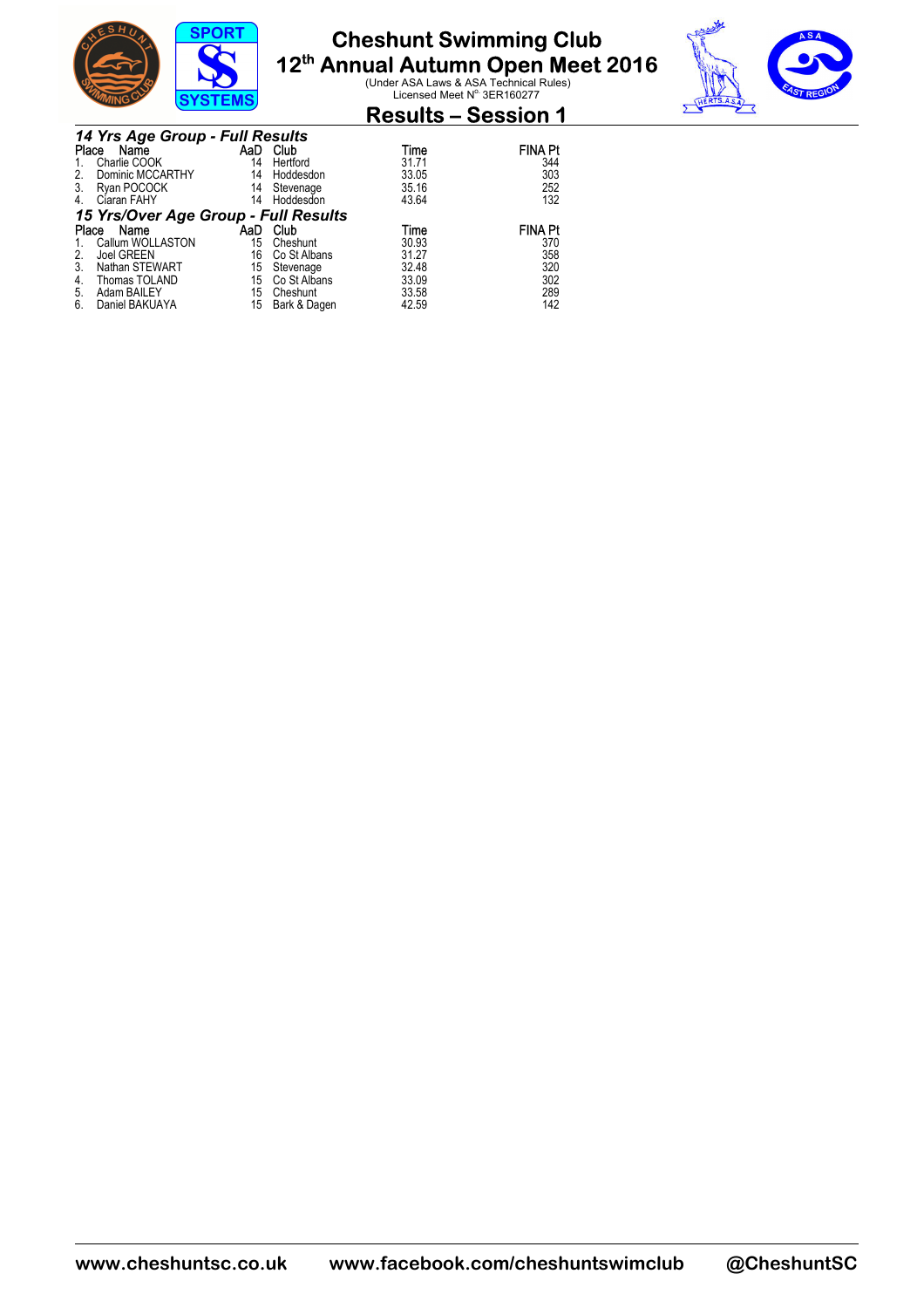



**Results – Session 1** 

#### **EVENT 7 Girls Open 100m Breaststroke**

|          | 09 Yrs Age Group - Full Results         |          |                                    |                    |                |                  |
|----------|-----------------------------------------|----------|------------------------------------|--------------------|----------------|------------------|
| Place    | Name                                    | AaD Club |                                    | Time               | FINA Pt        | 50               |
| 1.<br>2. | Abbie HACKWORTH<br>Aine DUNWOODIE       | 9        | Hertford<br>9 Team Luton           | 1:56.96            | 151<br>144     | 57.53            |
| 3.       | Freya BHAGRATH                          |          | 9 Team Luton<br>9 Co St Albans     | 1:58.87<br>2:01.63 | 134            | 57.61<br>58.27   |
| 4.       | Bibi MARTIN                             |          | 9 Co St Albans                     | 2:09.47            | 111            | 1:04.04          |
| 5.       | Isobel MATFIELD                         |          | 9 Hitchin                          | 2:15.26            | 97             | 1:04.85          |
|          | 10 Yrs Age Group - Full Results         |          |                                    |                    |                |                  |
| Place    | Name                                    |          | AaD Club                           | Time               | <b>FINA Pt</b> | 50               |
| 1.       | Emilia DUNWOODIE                        |          | 10 Team Luton                      | 1:34.00            | 291            | 44.81            |
| 2.<br>3. | Katy LANE<br>Amandine GEURTS            |          | 10 Co St Albans<br>10 Co St Albans | 1:40.03<br>1:40.82 | 242<br>236     | 47.44<br>48.25   |
| 4.       | <b>Emily CAIRNCROSS</b>                 |          | 10 Hitchin                         | 1:48.25            | 191            | 51.47            |
| 5.       | Elizabeth LOUCAIDES                     |          | 10 Co St Albans                    | 1:50.43            | 180            | 53.86            |
| 6.       | <b>Charlotte NICHOLSON</b>              |          | 10 Co St Albans                    | 1:53.37            | 166            | 54.01            |
| 7.       | <b>Fleur MANTLE</b>                     |          | 10 Harlow Pen                      | 1:54.49            | 161            | 55.07            |
| 8.<br>9. | Evie JAMIESON                           |          | 10 Harlow Pen                      | 1:56.33<br>2:08.19 | 154<br>115     | 55.30<br>1:02.91 |
|          | Phoebe SANDON<br>10. Morgan HOP         |          | 10 Stevenage<br>10 Co St Albans    | 2:10.09            | 110            | 1:01.34          |
|          | 11. Sophie LORD                         |          | 10 Co St Albans                    | 2:12.58            | 104            | 1:04.20          |
|          | 12. Alexdrina ROBERTS                   |          | 10 Harlow Pen                      | 2:13.05            | 102            | 1:02.51          |
|          | 11 Yrs Age Group - Full Results         |          |                                    |                    |                |                  |
| Place    | Name                                    |          | AaD Club                           | Time               | <b>FINA Pt</b> | 50               |
| 1.       | Dayna SHEPPERSON                        | 11       | Cheshunt                           | 1:30.56            | 326            | 43.56            |
| 2.<br>3. | Abi LARKMAN<br>Jessica COLEMAN          | 11<br>11 | Hoddesdon<br>Stevenage             | 1:31.22<br>1:35.08 | 319<br>282     | 42.02<br>45.34   |
| 4.       | Jasmine BRAKENBURY                      |          | 11 Hitchin                         | 1:41.69            | 230            | 49.98            |
| 5.       | Amelie HARRIS                           | 11       | Harlow Pen                         | 1:43.95            | 215            | 51.05            |
| 6.       | ALICE FIELD                             |          | 11 Ware                            | 1:44.25            | 214            | 49.68            |
| 7.       | <b>Isabel SHORT</b>                     |          | 11 Hoddesdon                       | 1:47.76            | 193            | 52.00            |
| 8.       | Tara SAFAVIZADEH<br>Rose MOMBO          | 11       | Cheshunt<br>11 Bark & Dagen        | 1:48.84<br>DQ 7.6L | 188            | 51.89            |
|          | 12 Yrs Age Group - Full Results         |          |                                    |                    |                |                  |
| Place    | Name                                    |          | AaD Club                           | Time               | <b>FINA Pt</b> | 50               |
| 1.       | Ellie HOLLISS                           |          | 12 Co St Albans                    | 1:29.66            | 336            | 43.39            |
| 2.       |                                         |          |                                    |                    |                |                  |
|          | Ashleigh COOPER                         |          | 12 Hitchin                         | 1:33.70            | 294            | 44.75            |
| 3.       | Jemima SAMOLS                           |          | 12 Co St Albans                    | 1:35.97            | 274            | 46.56            |
| 4.       | Megan JONES                             |          | 12 Hitchin                         | 1:36.33            | 271            | 44.75            |
| 5.       | Eilidh DUNWOODIE                        |          | 12 Team Luton                      | 1:39.21            | 248            | 46.75            |
| 6.       | Jazmyn KURSIDIM                         |          | 12 Co St Albans                    | 1:41.23            | 233            | 48.93            |
| 7.<br>8. | Abbie LUHMAN<br>Rosie BATT              | 12       | Stevenage<br>12 Cheshunt           | 1:45.77<br>1.45.83 | 204<br>204     | 50.89<br>51.46   |
| 9.       | Olivia MATFIELD                         |          | 12 Hitchin                         | 1:46.23            | 202            | 50.41            |
|          | 10. Lara FAHY                           |          | 12 Hoddesdon                       | 1:46.68            | 199            |                  |
|          | 11. Ellie EVA                           |          | 12 Hitchin                         | 1:47.23            | 196            | 49.38            |
|          | 12. Eunice MOMBO<br>13. Beca FORD       |          | 12 Bark & Dagen                    | 1:48.83<br>1:51.30 | 188<br>175     | 49.82<br>57.80   |
|          |                                         |          | 12 Stevenage                       |                    |                |                  |
| Place    | 13 Yrs Age Group - Full Results<br>Name |          | AaD Club                           | Time               | <b>FINA Pt</b> | 50               |
| 1.       | Lily MERRETT                            | 13       | Hoddesdon                          | 1:24.41            | 403            | 39.54            |
| 2.       | Chloe BERKO-BOATENG                     | 13       | Cheshunt                           | 1:25.18            | 392            | 41.56            |
| 3.       | Cailin WALKER                           | 13       | Harlow Pen                         | 1:28.76            | 346            | 41.28            |
| 4.<br>5. | Daisy SANDON<br>Gemma HEMMINGS          | 13<br>13 | Stevenage                          | 1:33.47<br>1:34.11 | 296<br>290     | 45.49<br>45.30   |
| 6.       | Rachel YOUNG                            | 13       | Stevenage<br>Hitchin               | 1:41.14            | 234            | 48.04            |
| 7.       | Lauren BEARMAN                          |          | 13 Hitchin                         | 1:41.93            | 228            | 49.02            |
| 8.       | <b>Charlotte NEWELL</b>                 | 13       | Bark & Dagen                       | 2:03.09            | 130            | 59.78            |
|          | Leanne HEMMINGS                         |          | 13 Harlow Pen                      | DQ 7.6L            |                |                  |
|          | 14 Yrs Age Group - Full Results         |          |                                    |                    |                |                  |
| 1.       | Place Name<br>Katie EGERTON             |          | AaD Club<br>14 Ware                | Time<br>1:38.18    | FINA Pt<br>256 | 50<br>45.94      |
|          | 15 Yrs/Over Age Group - Full Results    |          |                                    |                    |                |                  |
| Place    | Name                                    |          | AaD Club                           | Time               | <b>FINA Pt</b> | 50               |
| 1.<br>2. | <b>Faith GREEN</b><br>Megan POPE        |          | 15 Co St Albans<br>15 Cheshunt     | 1:22.69<br>1:23.93 | 428<br>410     | 39.85<br>39.65   |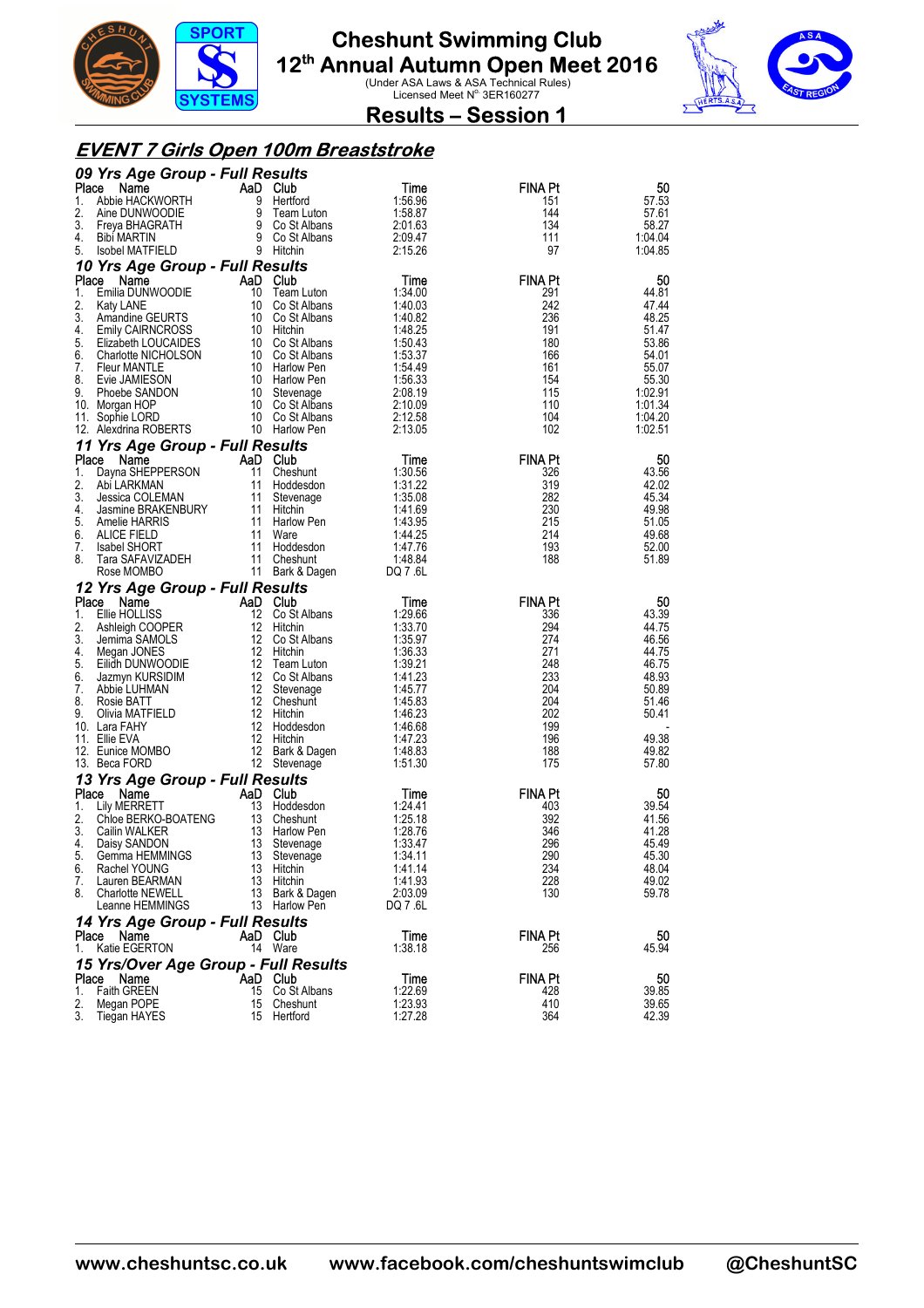



**Results – Session 1** 

#### **EVENT 8 Boys Open 100m Breaststroke**

|          | 09 Yrs Age Group - Full Results              |                              |                                                                                                                                                                                                                               |                    |                       |                |
|----------|----------------------------------------------|------------------------------|-------------------------------------------------------------------------------------------------------------------------------------------------------------------------------------------------------------------------------|--------------------|-----------------------|----------------|
| Place    | Name                                         |                              | AaD Club                                                                                                                                                                                                                      | Time               | <b>FINA Pt</b>        | 50             |
| 1.       | <b>ARCHIE RANN</b>                           |                              | 9 Ware                                                                                                                                                                                                                        | 1:50.62            | 127                   | 51.99          |
| 2.       | Sam SAFAVIZADEH                              |                              | 9 Cheshunt                                                                                                                                                                                                                    | 1:53.08            | 118                   | 54.25          |
| 3.       | lgor MORDEJA                                 |                              |                                                                                                                                                                                                                               | 2:03.52            | 91                    | 55.96          |
| 4.       | Harry CHAPMAN                                |                              | 9 Criesnunt<br>9 Cheshunt<br>9 Stevenage<br>9 Portal D                                                                                                                                                                        | 2:06.63            | 84                    | 58.84          |
| 5.       | Samuel HOWARD                                |                              | 9 Harlow Pen                                                                                                                                                                                                                  | 2:07.50            | 82                    | 1:02.19        |
| 6.       | Alexander CAIRNCROSS                         | $\overline{9}$ Hitchin       |                                                                                                                                                                                                                               | 2:13.27            | 72                    | 1:02.82        |
|          | 10 Yrs Age Group - Full Results              |                              |                                                                                                                                                                                                                               |                    |                       |                |
| Place    | Name                                         |                              | AaD Club                                                                                                                                                                                                                      | Time               | <b>FINA Pt</b>        | 50             |
| 1.       | Eldrick MANELA                               |                              | 10 Stevenage                                                                                                                                                                                                                  | 1:33.25            | 212                   | 46.17          |
| 2.       | Daniel HOLLISS                               |                              | 10 Co St Albans                                                                                                                                                                                                               | 1:34.72            | 202                   | 45.92          |
| 3.       | Glennon LEE                                  |                              | 10 Harlow Pen                                                                                                                                                                                                                 | 1:46.57            | 142                   | 50.08          |
| 4.       | HARRISON EGERTON                             |                              | 10 Ware                                                                                                                                                                                                                       | 1:46.86            | 140                   | 51.15          |
| 5.       | TOMMY LIDDIARD                               |                              | 10 Ware                                                                                                                                                                                                                       | 1:46.91            | 140                   | 50.95          |
| 6.       | Gregor WOOLGROVE 10 Co St Albans             |                              |                                                                                                                                                                                                                               | 1:48.84            | 133                   | 51.72          |
| 7.       | Joe O'HARA                                   |                              | 10 Hertford                                                                                                                                                                                                                   | 1:49.73            | 130                   | 51.56          |
| 8.       | Joe U HARA<br>Patrick HANSEN-HOARE           |                              | 10 Harlow Pen                                                                                                                                                                                                                 | 2:05.76            | 86                    | 1:00.55        |
| 9.       | Aaron GUEVAN                                 |                              |                                                                                                                                                                                                                               | 2:06.57            | 84                    | 1:01.16        |
|          | 11 Yrs Age Group - Full Results              |                              | Stevena<br>Full Results<br>ROVE<br>AAD Club<br>AAD Co St Alba<br>11 Co St Alban<br>11 Co St Alban<br>11 Co St Alban<br>11 Co St Alban<br>11 Co St Alban<br>11 Co St Alban<br>11 Busher<br>11 Busher<br>11 Pusher<br>11 Pusher |                    |                       |                |
| Place    | Name                                         |                              |                                                                                                                                                                                                                               | Time               | <b>FINA Pt</b>        | 50             |
| 1.       | Alasdair WOOLGROVE                           |                              | Co St Albans                                                                                                                                                                                                                  | 1:35.21            | 199                   | 44.94          |
| 2.       | Ben STRINGER                                 |                              |                                                                                                                                                                                                                               | 1:36.28            | 192                   | 45.44          |
| 3.       | Kieran BIRKETT                               |                              | Co St Albans                                                                                                                                                                                                                  | 1:38.76            | 178                   | 47.05          |
| 4.       | Ethan RYAN                                   |                              |                                                                                                                                                                                                                               | 1:43.42            | 155                   | 48.40          |
| 5.       | Matthew MARTIN                               |                              | 11 Co St Albans                                                                                                                                                                                                               | 1:45.53            | 146                   | 50.09          |
| 6.       | William PRESLAND                             |                              |                                                                                                                                                                                                                               | 1:47.16            | 139                   | 49.99          |
| 7.       | James COLEMAN                                |                              | 11 Co St Albans                                                                                                                                                                                                               | 1:50.71            | 126                   | 50.93          |
|          | 12 Yrs Age Group - Full Results              |                              |                                                                                                                                                                                                                               |                    |                       |                |
| Place    | Name                                         |                              | AaD Club                                                                                                                                                                                                                      | Time               | <b>FINA Pt</b>        | 50             |
| 1.       | Kai HENSON                                   | 12                           | Harlow Pen                                                                                                                                                                                                                    | 1:34.02            | 206                   | 43.88          |
| 2.<br>3. | <b>Elliott STEWART</b>                       | 12                           | Stevenage                                                                                                                                                                                                                     | 1:50.26            | 128<br>116            | 53.14          |
|          | Tyler HOP                                    |                              | 12 Co St Albans                                                                                                                                                                                                               |                    |                       |                |
|          |                                              |                              |                                                                                                                                                                                                                               | 1:53.99            |                       | 53.39          |
|          | Tyler JACKSON                                |                              | 12 Harlow Pen                                                                                                                                                                                                                 | DQ 7.5L            |                       |                |
|          | 13 Yrs Age Group - Full Results              |                              |                                                                                                                                                                                                                               |                    |                       |                |
| Place    | Name                                         |                              | AaD Club                                                                                                                                                                                                                      | Time               | <b>FINA Pt</b>        | 50             |
| 1.       | Zane BATT                                    | 13                           | Cheshunt                                                                                                                                                                                                                      | 1:26.42            | 266                   | 41.17          |
| 2.       | Adam FEARON                                  |                              | 13 Harlow Pen                                                                                                                                                                                                                 | 1:30.04            | 235                   | 43.03          |
| 3.       | Archie ANDELIN                               |                              | 13 Hertford                                                                                                                                                                                                                   | 1:30.44            | 232                   | 43.53          |
| 4.       | Alexander TATE                               |                              | 13 Hoddesdon                                                                                                                                                                                                                  | 1:30.72            | 230                   | 41.84          |
| 5.       | Joshua BRIDGELAND                            |                              | 13 Stevenage                                                                                                                                                                                                                  | 1:33.10            | 213                   | 45.00          |
| 6.       | William TOLAND                               |                              | 13 Co St Albans                                                                                                                                                                                                               | 1:38.79            | 178                   | 46.08          |
| 7.       | <b>WILLIAM FIELD</b>                         |                              | 13 Ware                                                                                                                                                                                                                       | 1:40.12            | 171                   | 47.85          |
| 8.<br>9. | Dougie GRAYLING<br>James MILROY              |                              | 13 Hoddesdon<br>13 Hertford                                                                                                                                                                                                   | 1:42.18<br>1:47.89 | 161<br>136            | 47.26<br>50.61 |
|          |                                              |                              |                                                                                                                                                                                                                               |                    |                       |                |
| Place    | 14 Yrs Age Group - Full Results<br>Name      |                              | AaD Club                                                                                                                                                                                                                      |                    |                       |                |
| 1.       | Dominic MCCARTHY                             |                              | 14 Hoddesdon                                                                                                                                                                                                                  | Time<br>1:19.00    | <b>FINA Pt</b><br>348 | 50<br>37.11    |
| 2.       | Owen STRINGER                                |                              | 14 Harlow Pen                                                                                                                                                                                                                 | 1:24.91            | 280                   | 39.45          |
| 3.       | Ryan POCOCK                                  |                              |                                                                                                                                                                                                                               | 1:26.89            | 262                   | 40.38          |
|          | Kieran MCCARTHY                              |                              | 14 Stevenage<br>14 Co St Albans                                                                                                                                                                                               | <b>DNC</b>         |                       |                |
|          |                                              |                              |                                                                                                                                                                                                                               |                    |                       |                |
| Place    | 15 Yrs/Over Age Group - Full Results<br>Name |                              |                                                                                                                                                                                                                               | Time               | <b>FINA Pt</b>        | 50             |
| 1.       | Daniel MILLAR                                |                              | Co St Albans                                                                                                                                                                                                                  | 1:15.93            | 392                   | 35.37          |
| 2.       | Calum GREIG                                  | $AaD$ Club<br>15 Co St<br>17 | Hertford                                                                                                                                                                                                                      | 1:18.99            | 348                   | 36.43          |
| 3.<br>4. | Joshua PURCELL<br>Joseph ELSEN               | 16<br>15                     | Hertford<br>Bushey                                                                                                                                                                                                            | 1:19.00<br>1:20.90 | 348<br>324            | 36.90<br>37.87 |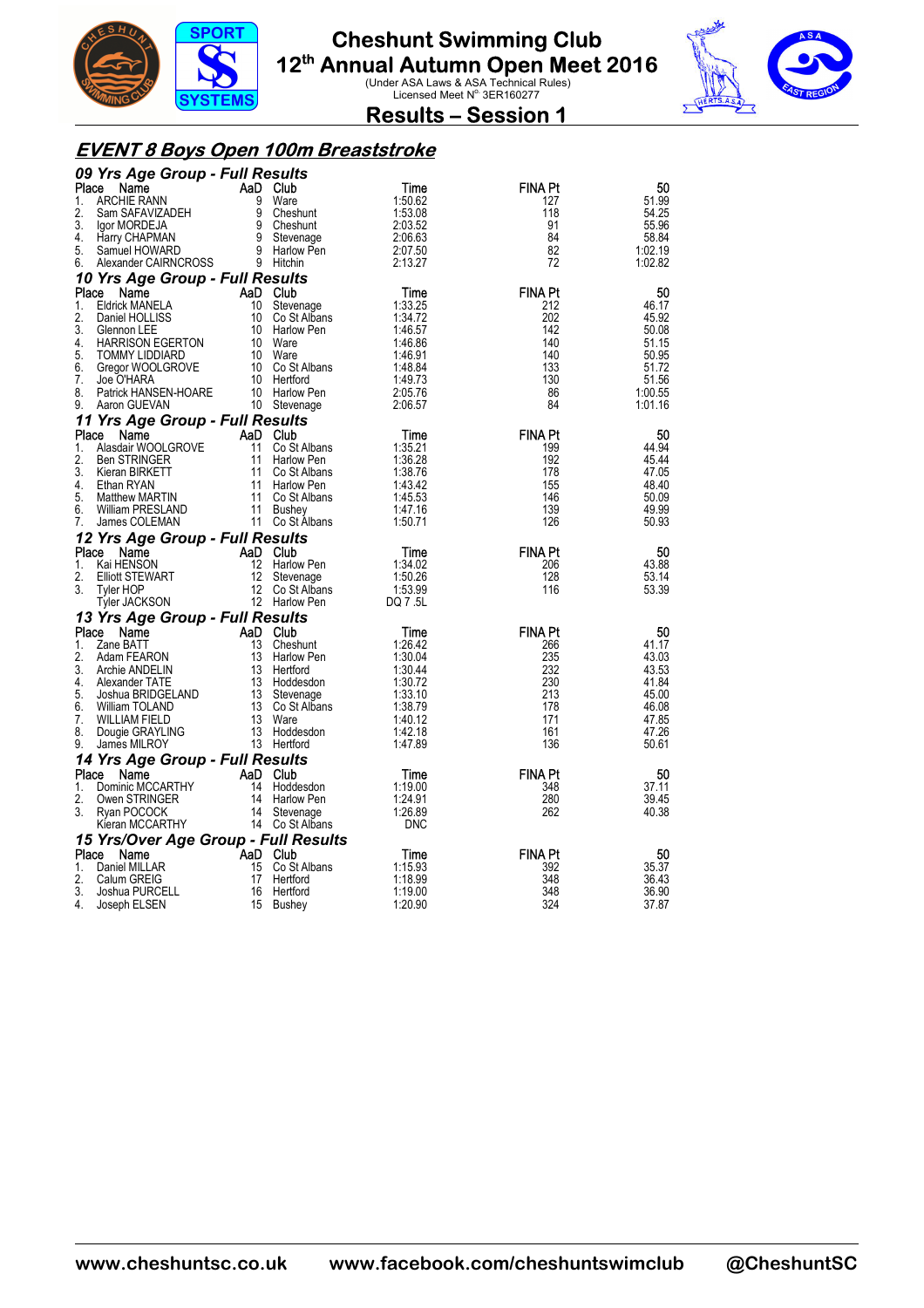



**Results – Session 1** 

#### **EVENT 9 Girls Open 50m Freestyle**

| 09 Yrs Agree Group - Full Results of the Mathway and Case (1990)<br>Place Name (1990) Halfows and Case (1991) Halfows and the second of the second of the second of the second of the second of the second of the second of the s<br><b>FINA Pt</b><br>205<br>168<br>168<br>147<br>144<br>143<br>129<br>127<br>119<br>113<br>93<br><b>FINA Pt</b><br>370<br>281<br>267<br>255<br>247<br>243<br>242<br>225<br>215<br>212<br>202<br>190<br>186<br>149<br>148<br>142<br>140<br>136<br>130<br>129<br>124<br>120<br>118<br>115<br><b>FINA Pt</b><br>369<br>352<br>317<br>305<br>293<br>272<br>272<br>251<br>228<br>224<br>200<br>199<br>196<br>192<br>183<br>181<br>169<br>150<br>142<br>121 |  |  |          |  |
|-----------------------------------------------------------------------------------------------------------------------------------------------------------------------------------------------------------------------------------------------------------------------------------------------------------------------------------------------------------------------------------------------------------------------------------------------------------------------------------------------------------------------------------------------------------------------------------------------------------------------------------------------------------------------------------------|--|--|----------|--|
|                                                                                                                                                                                                                                                                                                                                                                                                                                                                                                                                                                                                                                                                                         |  |  |          |  |
|                                                                                                                                                                                                                                                                                                                                                                                                                                                                                                                                                                                                                                                                                         |  |  |          |  |
|                                                                                                                                                                                                                                                                                                                                                                                                                                                                                                                                                                                                                                                                                         |  |  |          |  |
|                                                                                                                                                                                                                                                                                                                                                                                                                                                                                                                                                                                                                                                                                         |  |  |          |  |
|                                                                                                                                                                                                                                                                                                                                                                                                                                                                                                                                                                                                                                                                                         |  |  |          |  |
|                                                                                                                                                                                                                                                                                                                                                                                                                                                                                                                                                                                                                                                                                         |  |  |          |  |
|                                                                                                                                                                                                                                                                                                                                                                                                                                                                                                                                                                                                                                                                                         |  |  |          |  |
|                                                                                                                                                                                                                                                                                                                                                                                                                                                                                                                                                                                                                                                                                         |  |  |          |  |
|                                                                                                                                                                                                                                                                                                                                                                                                                                                                                                                                                                                                                                                                                         |  |  |          |  |
|                                                                                                                                                                                                                                                                                                                                                                                                                                                                                                                                                                                                                                                                                         |  |  |          |  |
|                                                                                                                                                                                                                                                                                                                                                                                                                                                                                                                                                                                                                                                                                         |  |  |          |  |
|                                                                                                                                                                                                                                                                                                                                                                                                                                                                                                                                                                                                                                                                                         |  |  |          |  |
|                                                                                                                                                                                                                                                                                                                                                                                                                                                                                                                                                                                                                                                                                         |  |  |          |  |
|                                                                                                                                                                                                                                                                                                                                                                                                                                                                                                                                                                                                                                                                                         |  |  |          |  |
|                                                                                                                                                                                                                                                                                                                                                                                                                                                                                                                                                                                                                                                                                         |  |  |          |  |
|                                                                                                                                                                                                                                                                                                                                                                                                                                                                                                                                                                                                                                                                                         |  |  |          |  |
|                                                                                                                                                                                                                                                                                                                                                                                                                                                                                                                                                                                                                                                                                         |  |  |          |  |
|                                                                                                                                                                                                                                                                                                                                                                                                                                                                                                                                                                                                                                                                                         |  |  |          |  |
|                                                                                                                                                                                                                                                                                                                                                                                                                                                                                                                                                                                                                                                                                         |  |  |          |  |
|                                                                                                                                                                                                                                                                                                                                                                                                                                                                                                                                                                                                                                                                                         |  |  |          |  |
|                                                                                                                                                                                                                                                                                                                                                                                                                                                                                                                                                                                                                                                                                         |  |  |          |  |
|                                                                                                                                                                                                                                                                                                                                                                                                                                                                                                                                                                                                                                                                                         |  |  |          |  |
|                                                                                                                                                                                                                                                                                                                                                                                                                                                                                                                                                                                                                                                                                         |  |  |          |  |
|                                                                                                                                                                                                                                                                                                                                                                                                                                                                                                                                                                                                                                                                                         |  |  |          |  |
|                                                                                                                                                                                                                                                                                                                                                                                                                                                                                                                                                                                                                                                                                         |  |  |          |  |
|                                                                                                                                                                                                                                                                                                                                                                                                                                                                                                                                                                                                                                                                                         |  |  |          |  |
|                                                                                                                                                                                                                                                                                                                                                                                                                                                                                                                                                                                                                                                                                         |  |  |          |  |
|                                                                                                                                                                                                                                                                                                                                                                                                                                                                                                                                                                                                                                                                                         |  |  |          |  |
|                                                                                                                                                                                                                                                                                                                                                                                                                                                                                                                                                                                                                                                                                         |  |  |          |  |
|                                                                                                                                                                                                                                                                                                                                                                                                                                                                                                                                                                                                                                                                                         |  |  |          |  |
|                                                                                                                                                                                                                                                                                                                                                                                                                                                                                                                                                                                                                                                                                         |  |  |          |  |
|                                                                                                                                                                                                                                                                                                                                                                                                                                                                                                                                                                                                                                                                                         |  |  |          |  |
|                                                                                                                                                                                                                                                                                                                                                                                                                                                                                                                                                                                                                                                                                         |  |  |          |  |
|                                                                                                                                                                                                                                                                                                                                                                                                                                                                                                                                                                                                                                                                                         |  |  |          |  |
|                                                                                                                                                                                                                                                                                                                                                                                                                                                                                                                                                                                                                                                                                         |  |  |          |  |
|                                                                                                                                                                                                                                                                                                                                                                                                                                                                                                                                                                                                                                                                                         |  |  |          |  |
|                                                                                                                                                                                                                                                                                                                                                                                                                                                                                                                                                                                                                                                                                         |  |  |          |  |
|                                                                                                                                                                                                                                                                                                                                                                                                                                                                                                                                                                                                                                                                                         |  |  |          |  |
|                                                                                                                                                                                                                                                                                                                                                                                                                                                                                                                                                                                                                                                                                         |  |  |          |  |
|                                                                                                                                                                                                                                                                                                                                                                                                                                                                                                                                                                                                                                                                                         |  |  |          |  |
|                                                                                                                                                                                                                                                                                                                                                                                                                                                                                                                                                                                                                                                                                         |  |  |          |  |
|                                                                                                                                                                                                                                                                                                                                                                                                                                                                                                                                                                                                                                                                                         |  |  |          |  |
|                                                                                                                                                                                                                                                                                                                                                                                                                                                                                                                                                                                                                                                                                         |  |  |          |  |
|                                                                                                                                                                                                                                                                                                                                                                                                                                                                                                                                                                                                                                                                                         |  |  |          |  |
|                                                                                                                                                                                                                                                                                                                                                                                                                                                                                                                                                                                                                                                                                         |  |  |          |  |
|                                                                                                                                                                                                                                                                                                                                                                                                                                                                                                                                                                                                                                                                                         |  |  |          |  |
|                                                                                                                                                                                                                                                                                                                                                                                                                                                                                                                                                                                                                                                                                         |  |  |          |  |
|                                                                                                                                                                                                                                                                                                                                                                                                                                                                                                                                                                                                                                                                                         |  |  |          |  |
|                                                                                                                                                                                                                                                                                                                                                                                                                                                                                                                                                                                                                                                                                         |  |  |          |  |
|                                                                                                                                                                                                                                                                                                                                                                                                                                                                                                                                                                                                                                                                                         |  |  |          |  |
|                                                                                                                                                                                                                                                                                                                                                                                                                                                                                                                                                                                                                                                                                         |  |  |          |  |
|                                                                                                                                                                                                                                                                                                                                                                                                                                                                                                                                                                                                                                                                                         |  |  |          |  |
|                                                                                                                                                                                                                                                                                                                                                                                                                                                                                                                                                                                                                                                                                         |  |  |          |  |
|                                                                                                                                                                                                                                                                                                                                                                                                                                                                                                                                                                                                                                                                                         |  |  |          |  |
|                                                                                                                                                                                                                                                                                                                                                                                                                                                                                                                                                                                                                                                                                         |  |  |          |  |
|                                                                                                                                                                                                                                                                                                                                                                                                                                                                                                                                                                                                                                                                                         |  |  |          |  |
|                                                                                                                                                                                                                                                                                                                                                                                                                                                                                                                                                                                                                                                                                         |  |  | DQ 4 .4L |  |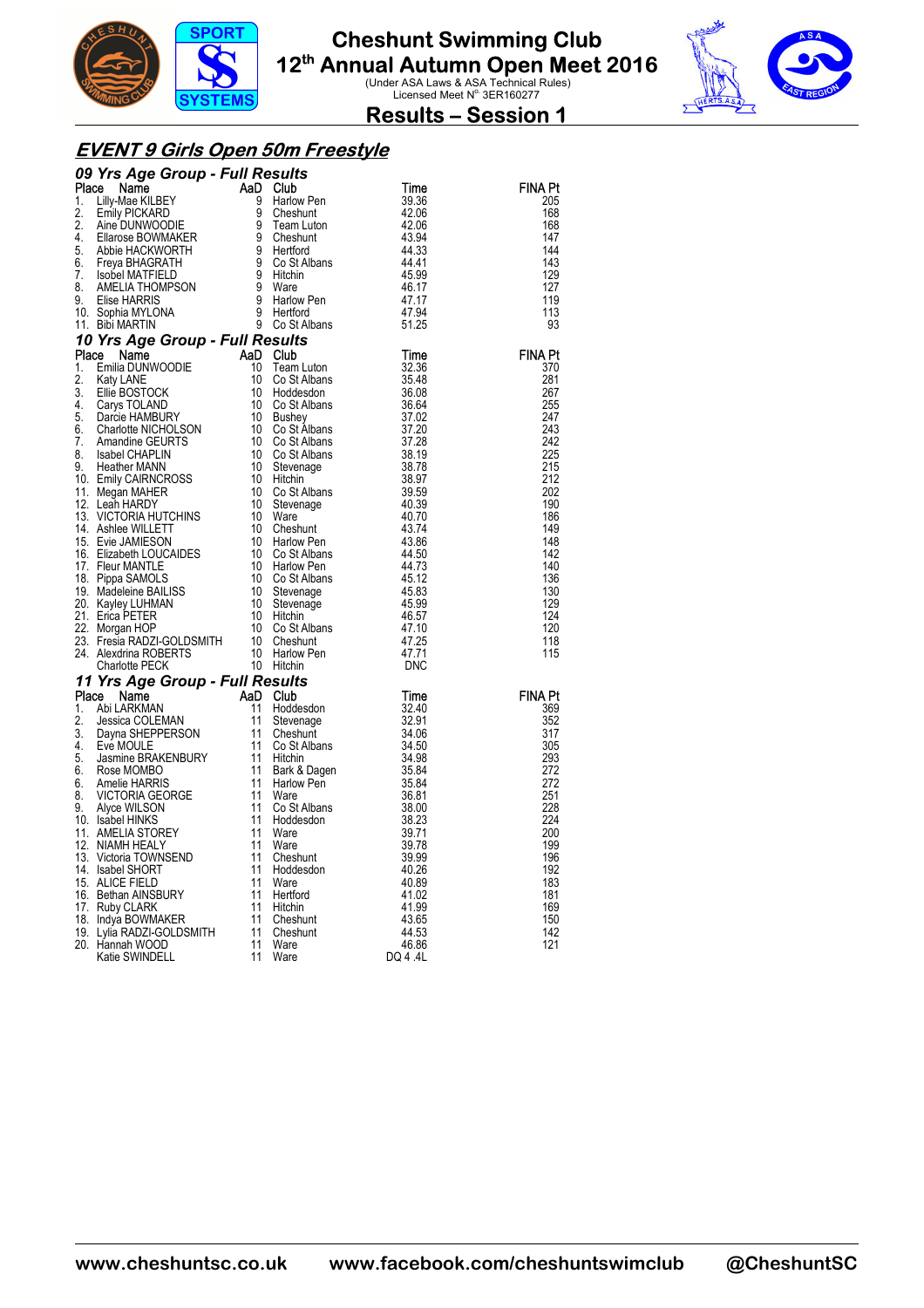



|  |  | <b>Results – Session 1</b>                                                                                                                                                                                                                   |
|--|--|----------------------------------------------------------------------------------------------------------------------------------------------------------------------------------------------------------------------------------------------|
|  |  |                                                                                                                                                                                                                                              |
|  |  | <b>FINA Pt</b>                                                                                                                                                                                                                               |
|  |  | 403                                                                                                                                                                                                                                          |
|  |  | 400                                                                                                                                                                                                                                          |
|  |  | 373                                                                                                                                                                                                                                          |
|  |  | 363                                                                                                                                                                                                                                          |
|  |  | 349                                                                                                                                                                                                                                          |
|  |  | 339                                                                                                                                                                                                                                          |
|  |  | 329                                                                                                                                                                                                                                          |
|  |  | 327                                                                                                                                                                                                                                          |
|  |  | 321                                                                                                                                                                                                                                          |
|  |  | 306                                                                                                                                                                                                                                          |
|  |  | 293                                                                                                                                                                                                                                          |
|  |  | 277<br>268                                                                                                                                                                                                                                   |
|  |  | 266                                                                                                                                                                                                                                          |
|  |  | 251                                                                                                                                                                                                                                          |
|  |  | 249                                                                                                                                                                                                                                          |
|  |  | 244                                                                                                                                                                                                                                          |
|  |  | 228                                                                                                                                                                                                                                          |
|  |  | 228                                                                                                                                                                                                                                          |
|  |  | 226                                                                                                                                                                                                                                          |
|  |  | 223                                                                                                                                                                                                                                          |
|  |  | 215                                                                                                                                                                                                                                          |
|  |  |                                                                                                                                                                                                                                              |
|  |  |                                                                                                                                                                                                                                              |
|  |  |                                                                                                                                                                                                                                              |
|  |  | <b>FINA Pt</b>                                                                                                                                                                                                                               |
|  |  | 447                                                                                                                                                                                                                                          |
|  |  | 431                                                                                                                                                                                                                                          |
|  |  | 431                                                                                                                                                                                                                                          |
|  |  | 405                                                                                                                                                                                                                                          |
|  |  | 399                                                                                                                                                                                                                                          |
|  |  | 392                                                                                                                                                                                                                                          |
|  |  | 376                                                                                                                                                                                                                                          |
|  |  | 357<br>348                                                                                                                                                                                                                                   |
|  |  | 336                                                                                                                                                                                                                                          |
|  |  | 330                                                                                                                                                                                                                                          |
|  |  | 330                                                                                                                                                                                                                                          |
|  |  | 314                                                                                                                                                                                                                                          |
|  |  | 274                                                                                                                                                                                                                                          |
|  |  | 215                                                                                                                                                                                                                                          |
|  |  | 209                                                                                                                                                                                                                                          |
|  |  | 164                                                                                                                                                                                                                                          |
|  |  |                                                                                                                                                                                                                                              |
|  |  |                                                                                                                                                                                                                                              |
|  |  | FINA Pt                                                                                                                                                                                                                                      |
|  |  | 537                                                                                                                                                                                                                                          |
|  |  | 429                                                                                                                                                                                                                                          |
|  |  | 422                                                                                                                                                                                                                                          |
|  |  |                                                                                                                                                                                                                                              |
|  |  | <b>FINA Pt</b>                                                                                                                                                                                                                               |
|  |  | 468<br>418                                                                                                                                                                                                                                   |
|  |  | 410                                                                                                                                                                                                                                          |
|  |  | 396                                                                                                                                                                                                                                          |
|  |  | 367                                                                                                                                                                                                                                          |
|  |  | 307                                                                                                                                                                                                                                          |
|  |  |                                                                                                                                                                                                                                              |
|  |  | <b>The Control Mathematic Care of the Control Mathematical Control Mathematical Control (1988)<br/> 11 August 11 Anne 1990<br/> 11 August 12 August 12 August 12 August 12 August 13 August 13 August 14 August 13 August 14 August 14 A</b> |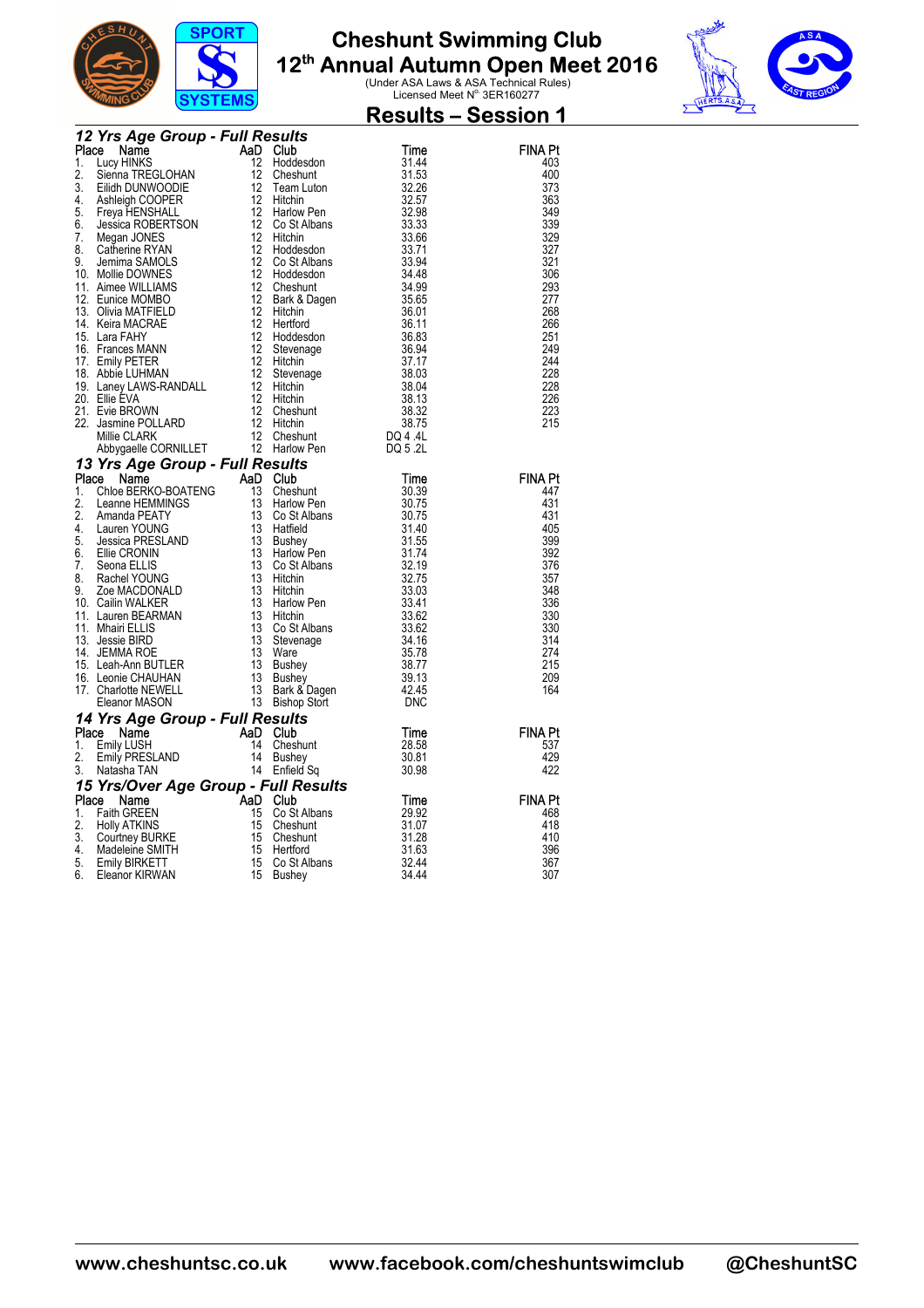



**Results – Session 1** 

#### **EVENT 10 Boys Open 50m Freestyle**

|                                                                                | 09 Yrs Agre Group - Full Results<br>1. Milliam William William William William William William William William William William William William William William William William William William Solembury 1. The Stationary of th |          |                               |                |                |  |  |  |  |  |
|--------------------------------------------------------------------------------|----------------------------------------------------------------------------------------------------------------------------------------------------------------------------------------------------------------------------------|----------|-------------------------------|----------------|----------------|--|--|--|--|--|
|                                                                                |                                                                                                                                                                                                                                  |          |                               |                | <b>FINA Pt</b> |  |  |  |  |  |
|                                                                                |                                                                                                                                                                                                                                  |          |                               |                | 151<br>139     |  |  |  |  |  |
|                                                                                |                                                                                                                                                                                                                                  |          |                               |                | 118            |  |  |  |  |  |
|                                                                                |                                                                                                                                                                                                                                  |          |                               |                | 109            |  |  |  |  |  |
|                                                                                |                                                                                                                                                                                                                                  |          |                               |                | 105            |  |  |  |  |  |
|                                                                                |                                                                                                                                                                                                                                  |          |                               |                | 104<br>83      |  |  |  |  |  |
|                                                                                |                                                                                                                                                                                                                                  |          |                               |                | 82             |  |  |  |  |  |
|                                                                                |                                                                                                                                                                                                                                  |          |                               |                | 81             |  |  |  |  |  |
|                                                                                |                                                                                                                                                                                                                                  |          |                               |                | 75             |  |  |  |  |  |
|                                                                                |                                                                                                                                                                                                                                  |          |                               |                | 71             |  |  |  |  |  |
|                                                                                |                                                                                                                                                                                                                                  |          |                               |                | 62             |  |  |  |  |  |
|                                                                                |                                                                                                                                                                                                                                  |          |                               |                |                |  |  |  |  |  |
|                                                                                |                                                                                                                                                                                                                                  |          |                               |                | <b>FINA Pt</b> |  |  |  |  |  |
|                                                                                |                                                                                                                                                                                                                                  |          |                               |                | 223            |  |  |  |  |  |
|                                                                                |                                                                                                                                                                                                                                  |          |                               |                | 187            |  |  |  |  |  |
|                                                                                |                                                                                                                                                                                                                                  |          |                               |                | 179            |  |  |  |  |  |
|                                                                                |                                                                                                                                                                                                                                  |          |                               |                | 175<br>175     |  |  |  |  |  |
|                                                                                |                                                                                                                                                                                                                                  |          |                               |                | 156            |  |  |  |  |  |
|                                                                                |                                                                                                                                                                                                                                  |          |                               |                | 153            |  |  |  |  |  |
|                                                                                |                                                                                                                                                                                                                                  |          |                               |                | 149            |  |  |  |  |  |
|                                                                                |                                                                                                                                                                                                                                  |          |                               |                | 146            |  |  |  |  |  |
|                                                                                |                                                                                                                                                                                                                                  |          |                               |                | 138<br>126     |  |  |  |  |  |
|                                                                                |                                                                                                                                                                                                                                  |          |                               |                | 118            |  |  |  |  |  |
|                                                                                |                                                                                                                                                                                                                                  |          |                               |                | 113            |  |  |  |  |  |
|                                                                                |                                                                                                                                                                                                                                  |          |                               |                | 113            |  |  |  |  |  |
|                                                                                |                                                                                                                                                                                                                                  |          |                               |                | 110            |  |  |  |  |  |
|                                                                                |                                                                                                                                                                                                                                  |          |                               |                | 103            |  |  |  |  |  |
|                                                                                |                                                                                                                                                                                                                                  |          |                               |                | 99<br>98       |  |  |  |  |  |
|                                                                                |                                                                                                                                                                                                                                  |          |                               |                | 96             |  |  |  |  |  |
|                                                                                |                                                                                                                                                                                                                                  |          |                               |                | 88             |  |  |  |  |  |
|                                                                                |                                                                                                                                                                                                                                  |          |                               |                | 85             |  |  |  |  |  |
|                                                                                |                                                                                                                                                                                                                                  |          |                               |                | 80             |  |  |  |  |  |
|                                                                                |                                                                                                                                                                                                                                  |          |                               |                | 70<br>41       |  |  |  |  |  |
|                                                                                |                                                                                                                                                                                                                                  |          |                               |                |                |  |  |  |  |  |
|                                                                                |                                                                                                                                                                                                                                  |          |                               |                |                |  |  |  |  |  |
|                                                                                |                                                                                                                                                                                                                                  |          |                               |                | <b>FINA Pt</b> |  |  |  |  |  |
|                                                                                |                                                                                                                                                                                                                                  |          |                               |                | 226            |  |  |  |  |  |
|                                                                                |                                                                                                                                                                                                                                  |          |                               |                | 219<br>203     |  |  |  |  |  |
|                                                                                |                                                                                                                                                                                                                                  |          |                               |                | 185            |  |  |  |  |  |
|                                                                                |                                                                                                                                                                                                                                  |          |                               |                | 182            |  |  |  |  |  |
|                                                                                |                                                                                                                                                                                                                                  |          |                               |                | 179            |  |  |  |  |  |
|                                                                                |                                                                                                                                                                                                                                  |          |                               |                | 173            |  |  |  |  |  |
|                                                                                |                                                                                                                                                                                                                                  |          |                               |                | 168<br>162     |  |  |  |  |  |
|                                                                                |                                                                                                                                                                                                                                  |          |                               |                | 159            |  |  |  |  |  |
|                                                                                |                                                                                                                                                                                                                                  |          |                               |                | 151            |  |  |  |  |  |
|                                                                                | 12. Dylan HILTON                                                                                                                                                                                                                 | 11       | Co St Albans                  | 38.23          | 148            |  |  |  |  |  |
|                                                                                | 13. Ethan RYAN                                                                                                                                                                                                                   |          | 11 Harlow Pen                 | 38.76          | 142            |  |  |  |  |  |
| 12 Yrs Age Group - Full Results<br>Place<br><b>FINA Pt</b><br>AaD Club<br>Time |                                                                                                                                                                                                                                  |          |                               |                |                |  |  |  |  |  |
| 1.                                                                             | Name<br><b>Taylor COE</b>                                                                                                                                                                                                        | 12       | Cheshunt                      | 31.37          | 269            |  |  |  |  |  |
| 2.                                                                             | Joshua TREWIN                                                                                                                                                                                                                    | 12       | Co St Albans                  | 31.69          | 261            |  |  |  |  |  |
| 3.                                                                             | Daniel MONK                                                                                                                                                                                                                      | 12       | Harlow Pen                    | 32.42          | 244            |  |  |  |  |  |
| 4.                                                                             | Aaron PICKARD                                                                                                                                                                                                                    | 12       | Cheshunt                      | 32.94          | 232            |  |  |  |  |  |
| 5.<br>6.                                                                       | Morgan ARNOLD<br>Max DICKINSON                                                                                                                                                                                                   | 12<br>12 | <b>Harlow Pen</b><br>Cheshunt | 33.03<br>36.13 | 230<br>176     |  |  |  |  |  |
| 7.                                                                             | Elliott STEWART                                                                                                                                                                                                                  | 12       | Stevenage                     | 38.64          | 144            |  |  |  |  |  |
| 8.                                                                             | Alex SMITH                                                                                                                                                                                                                       | 12       | Cheshunt                      | 39.98          | 130            |  |  |  |  |  |
| 9.                                                                             | Noah MCCALLIG                                                                                                                                                                                                                    |          | 12 Hertford                   | 41.05          | 120            |  |  |  |  |  |
|                                                                                | 13 Yrs Age Group - Full Results                                                                                                                                                                                                  |          |                               |                |                |  |  |  |  |  |
| Place                                                                          | Name                                                                                                                                                                                                                             | AaD      | Club                          | Time           | <b>FINA Pt</b> |  |  |  |  |  |
| 1.<br>2.                                                                       | Joshua HOLLAND<br>Christopher CHIPPERFIE                                                                                                                                                                                         | 13<br>13 | Hertford<br>Stevenage         | 28.66<br>29.76 | 353<br>315     |  |  |  |  |  |
| 3.                                                                             | Daniel MARTIN                                                                                                                                                                                                                    | 13       | Co St Albans                  | 29.89          | 311            |  |  |  |  |  |
| 4.                                                                             | Ciaran COOK                                                                                                                                                                                                                      | 13       | Co St Albans                  | 30.96          | 280            |  |  |  |  |  |
| 5.                                                                             | Alexander TATE                                                                                                                                                                                                                   | 13       | Hoddesdon                     | 31.27          | 271            |  |  |  |  |  |
| 6.                                                                             | Josh KELLY                                                                                                                                                                                                                       | 13       | Bushey                        | 31.83          | 257            |  |  |  |  |  |
| 7.<br>8.                                                                       | Joshua BRIDGELAND<br><b>WILLIAM FIELD</b>                                                                                                                                                                                        | 13<br>13 | Stevenage<br>Ware             | 32.70<br>33.86 | 237<br>214     |  |  |  |  |  |
| 9.                                                                             | William TOLAND                                                                                                                                                                                                                   | 13       | Co St Albans                  | 34.52          | 202            |  |  |  |  |  |
|                                                                                | 10. Dougie GRAYLING                                                                                                                                                                                                              | 13       | Hoddesdon                     | 37.36          | 159            |  |  |  |  |  |
|                                                                                | 11. James MILROY                                                                                                                                                                                                                 | 13       | Hertford                      | 38.80          | 142            |  |  |  |  |  |